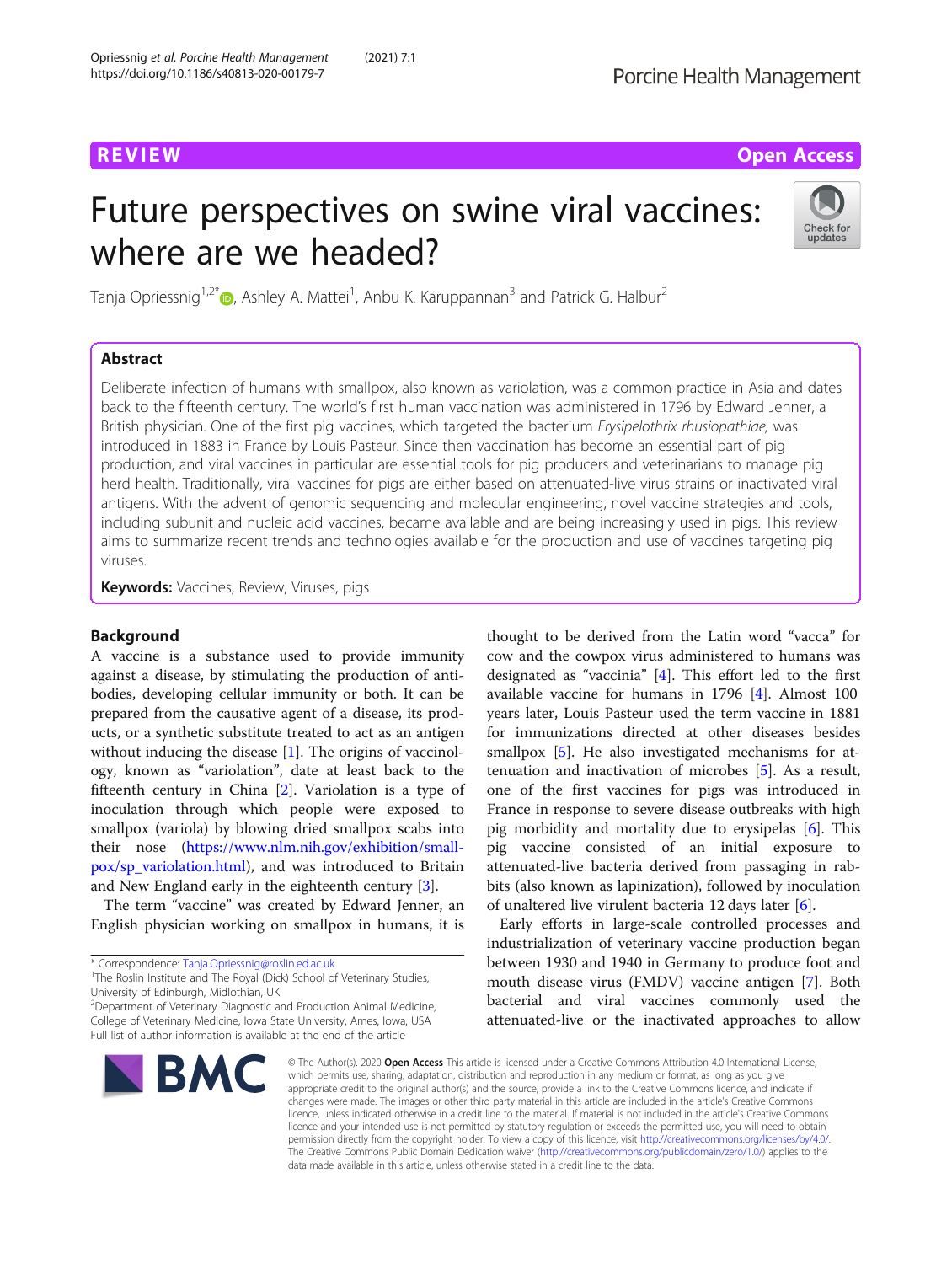for consistency and larger commercial production, ultimately resulting in wider distribution. Production and management changes, including increasing herd size and housing, genetic improvements of the pig itself, nutritional changes, generation of specific-pathogen free herds and other changes were introduced to pig production towards the end of the last century. These changes also opened up avenues for easier and more rapid virus spread, resulting in high morbidity and mortality in some pig production systems. Hence, the need to protect pigs from viruses via vaccination has become critical for many pig producers. Both attenuated-live and inactivated vaccine approaches are technologies from more than a century ago, yet they have remained popular in today's pig production industry.

Many of the vaccines used today are far from perfect. An ideal vaccine should produce "sterilizing immunity" in the vaccinated individual or animal, i.e., exposure to the pathogen should not result in any infection [\[8](#page-12-0)]. However, the many subtleties of the phenomenon of evolution have given pathogens an upper hand against vaccines for several diseases. Pathogen species are often highly variable and commonly differentiated as serotypes/serovars, genotypes, low/medium/high virulent isolates, among other terms. Furthermore, they continue to evolve in the face of vaccination. Even within a species, pathogens vary significantly in their pathogenicity and virulence. Pathogens also vary in their tissue of preference for replication and their mode of transmission. Examples include simple secretion into the environment versus very specific transmission through coitus, across the placental barrier, or via saliva through biting. As the timeline of all of these processes is different, this is enumerated as the basic reproduction number  $(R_0)$ which indicates how contagious an infectious disease is; an outbreak is expected to continue if  $R_0$  has a value > 1 and to end if  $R_0$  is < 1 [[9\]](#page-12-0). This broadly depends on the period of shedding of the pathogen from the infected animal, mode of transmission of the infection, and herd density/contact rate between susceptible individuals [[9\]](#page-12-0). In addition to pathogenspecific factors, the host immunogenetics also play a role in the development of immunity and resistance to infection. Hence, developing vaccines is unique for every infection or pathogen. In addition, a less than perfect vaccine, which does not elicit a sterile immunity, may still be useful in mitigating an infection at the individual pig level and limit its spread to the rest of the herd by reducing the shedding of the pathogen and enhancing a pig's resistance to initiation of infection.

This review aims to provide a summary on viral vaccines in pigs with an outlook on new developments that may become important in the near future.

# Source of virus vaccines Commercial vaccines

In general, the virus contained in a vaccine candidate is sourced from the overall virus population of a larger geographic area with the purpose to protect as many pigs as possible. The sourcing and selection process can take months to years and is principally influenced by the ability of the vaccine candidate to induce a response that broadly neutralizes prevailing variants (serotypes, genotypes, etc.) in the region where the vaccine is to be used. This is followed by government-stipulated safety and efficacy trials in experimentally-infected pigs and in field trials. If all set requirements are fulfilled, eventually the vaccine is commercialized, licensed for a certain area and then becomes available for use. Some vaccine viruses may also be used on a global basis if they match and protect against most virus variants present and if regulatory compliance in each of the countries has been fulfilled. For example, the source of one of the major attenuated porcine reproductive and respiratory syndrome virus (PRRSV) vaccines, Ingelvac PRRS® MLV, Boehringer Ingelheim Vetmedica, was the US field strain VR2332 isolated in Minnesota, USA in 1992 [\[10\]](#page-12-0). This vaccine first became available in 1994 and continues to be widely used on a global basis [[11](#page-12-0)]. Most of the currently used inactivated porcine parvovirus (PPV) vaccines are based on strain NADL2 [\[12](#page-12-0)] which was first described in 1976 [[13\]](#page-12-0). A novel subunit PPV vaccine (ReproCyc® ParvoFLEX, Boehringer Ingelheim) came on the European market in 2018 and is based on strain 27a, first isolated in 2001 [[14](#page-12-0)].

#### Autogenous vaccines

For some viruses, especially those that mutate frequently (i.e. RNA viruses) and where several diverse genotypes exist, commercial vaccines, which incorporate a "representative vaccine candidate", may not always provide sufficient protection. In this case, autogenous vaccines can be used. Autogenous vaccines utilize local farmspecific strains that are isolated and propagated in specialized labs before a final vaccine preparation is sent back to the farm of origin where it is used to protect the pig herd. Safety and efficacy trials are not typically required or completed. This approach is commonly used for viruses such as PRRSV, where there are many different virus types and vaccine protection is considered to be correlated to its closeness to the farm-specific virus. Due to biosecurity risks, autogenous vaccines are only allowed to be used on the farm or within the production system from where the virus originated. In general, guidelines on production and use of autogenous vaccines vary from country to country and commonly there are certified autogenous vaccine production sites available.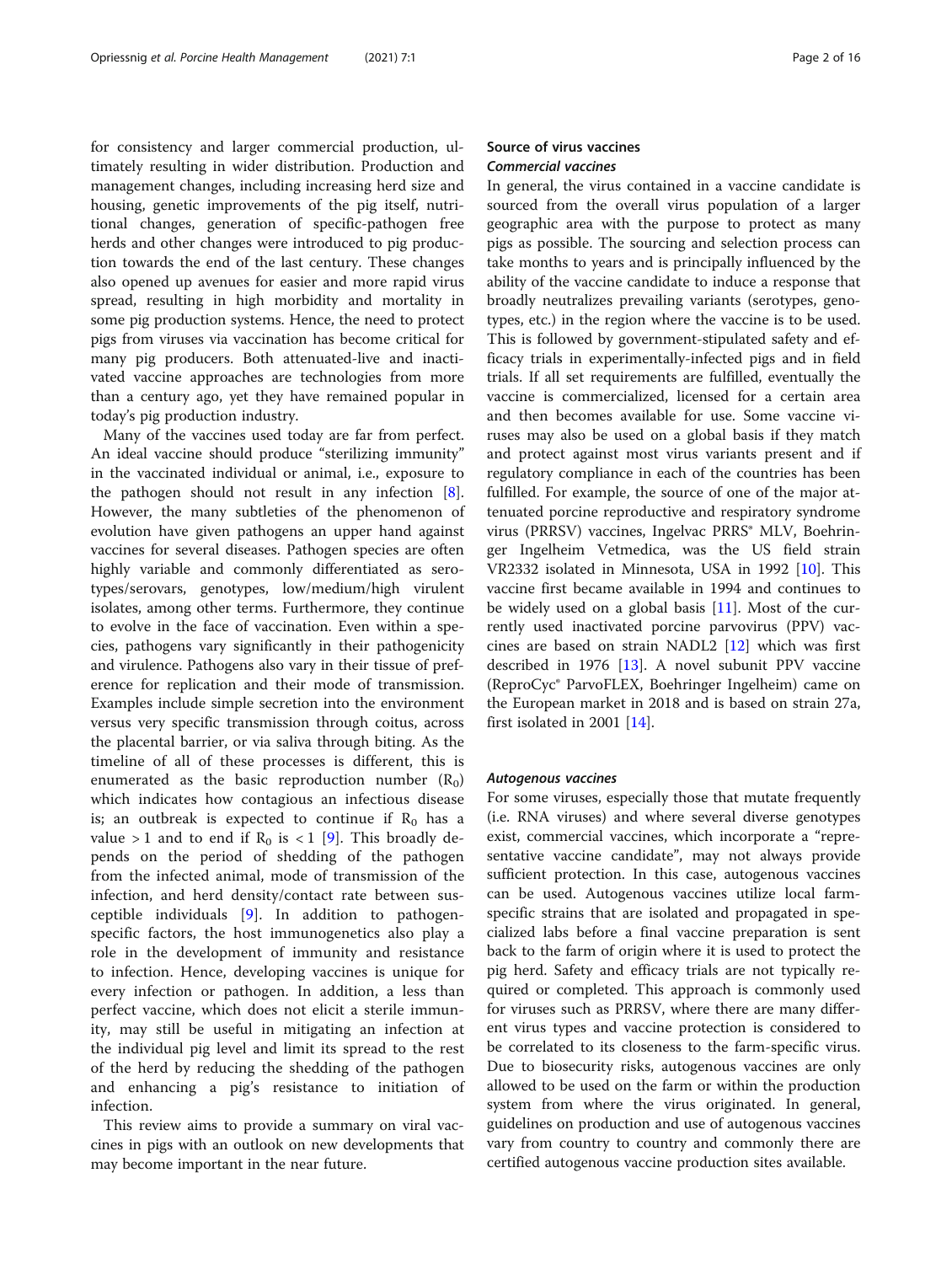# Individualized vaccines

This refers to vaccines that to the authors' knowledge are not available yet but are designed for pigs with a specific genetic background. For example, different pig breeds such as Pietrain, Large White, Landrace or others, and even lineages within a breed, may vary in their response to a given vaccine and investigating this may offer new clues on decreased vaccine efficacy on certain farms. Although there is not an exhaustive knowledge base built on the immunogenetics of swine, it is known that variations in immune response occur due to swine major histocompatibility complex (MHC) polymorphisms [[15](#page-12-0)]. However, differences in MHC genes are just one aspect of immunogenetic variations and more remains to be unravelled. It is already known that in humans females have a better immune response compared to males [[16](#page-12-0), [17](#page-12-0)]. It is presently unknown if this observation holds true in pigs or other animal species. The accumulation of knowledge in the various disciplines of vaccinology may phase out the era of "one size fits all" vaccines in favour of products individually tailored for a specific population of pigs.

#### Composition

There are several types of vaccines commonly used in pigs. Broadly, these can be categorized into whole pathogen, subunit and nucleic acid-based vaccines (Table 1). Moreover, vaccines can also be monovalent (protection against a single virus strain) or multivalent/polyvalent (protection against two or more strains of the same virus or two or more different viruses). Vectored vaccines in particular have great potential to protect against more than one strain or virus. An excellent review has been recently published on this topic [\[18](#page-12-0)].

# Whole pathogen vaccines

#### Attenuated-live whole pathogen vaccines

Attenuated-live vaccines are typically obtained by serial passaging viral strains either in pigs, in heterologous species such as rabbits (lapinization), or in cell culture. The virus stock is regularly checked during the serial passage until inoculated pigs no longer display clinical signs. This attenuated virus vaccine stock is then used for vaccine production. Attenuated-live vaccines, which mimic the process of natural infection but are not pathogenic, elicit strong immune responses that can confer life-long immunity after only one or two doses. Especially for RNA viruses, which include PRRSV and influenza A virus (IAV) among other viruses, the immune response is greatly improved if it is triggered by a live virus. Attenuated-live vaccines are relatively easy to create for certain viruses but also have major disadvantages, including safety (Table [2](#page-3-0)). Attenuated-live vaccines are commonly used for control of PRRSV [[11](#page-12-0)] and are widely available on a commercial basis (Table [3](#page-4-0)). However, as there are two main PRRSV species and many subtypes within each species [[19,](#page-12-0) [20\]](#page-12-0), protection is commonly only efficient with homologous vaccine virus strains and requires genomic sequencing of the farm specific PRRSV strain first [\[21](#page-12-0)]. Regardless, genomic homology of the PRRSV open reading frame (ORF) 5 sequence of attenuated vaccines is not always predictive of their efficacy [\[22](#page-12-0)]. Safety issues with PRRSV attenuated vaccines are not uncommon [[23,](#page-12-0) [24\]](#page-12-0). A recently documented incident demonstrates the recombination of two species of PRRSV vaccine strains associated with severe disease outbreaks in Danish pigs in 2020 [\[25](#page-12-0)]. A bivalent attenuated-live IAV vaccine entered the US market in 2017 and is licensed for piglets as young as 1 day old. In experimental trials this vaccine showed significant reduction of nasal IAV shedding when pigs were challenged 12 weeks after vaccination [\[26](#page-12-0)]. Recently, evidence of re-assortment of the live attenuated IAV vaccine virus with endemic field strains circulating in the US was detected [[27](#page-12-0)]. The report raises concerns over the safety of this particular vaccine.

A novel approach to rapidly attenuate viruses includes computer-aided codon pair deoptimization, also known as synthetic attenuated virus engineering (SAVE) approach [[28\]](#page-12-0). For pigs, this approach has been

|  |  | Table 1 Types of vaccines used in pigs |  |  |  |
|--|--|----------------------------------------|--|--|--|
|--|--|----------------------------------------|--|--|--|

| Main vaccine category                              | <b>Subtypes</b>                                                                                                                                                                                                                                                                                                                                                     |
|----------------------------------------------------|---------------------------------------------------------------------------------------------------------------------------------------------------------------------------------------------------------------------------------------------------------------------------------------------------------------------------------------------------------------------|
| Whole pathogen                                     | • Attenuated-live                                                                                                                                                                                                                                                                                                                                                   |
|                                                    | • Inactivated (killed)                                                                                                                                                                                                                                                                                                                                              |
|                                                    | • Chimeric (attenuated-live or inactivated)                                                                                                                                                                                                                                                                                                                         |
| Subunit or vector system based <sup>a</sup>        | · Prokaryotic (unicellular organisms without a distinct nucleus)<br>oEscherichia coli. Bacillus subtilis<br>• Eukaryotic (unicellular or multicellular organisms with an enveloped nucleus)<br>oYeast, mammalian cells, baculovirus expression in insect cells, plants, transgenic animals<br>• Live mammalian virus vectors (replicating or replication deficient) |
| Nucleic acid based                                 | • DNA plasmid(s)<br>$\cdot$ mRNA                                                                                                                                                                                                                                                                                                                                    |
| (Album Blue membeles All De) and office modelinged |                                                                                                                                                                                                                                                                                                                                                                     |

a Virus-like particles (VLPs) are often produced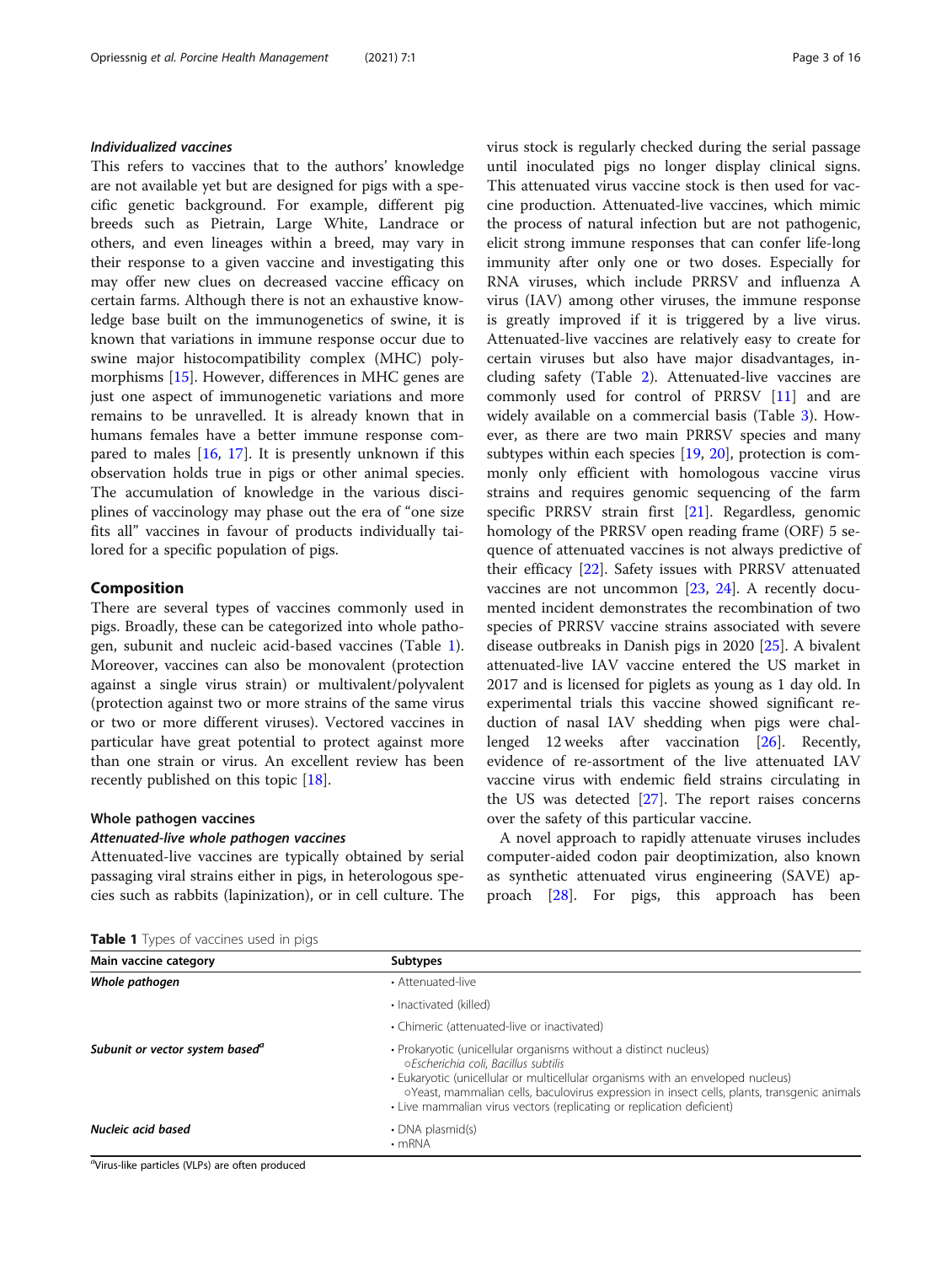<span id="page-3-0"></span>Table 2 Simplified advantages and disadvantages of traditionally used, widely available viral attenuated-live and inactivated vaccine types in pigs

|                                            | Attenuated-live                                                         | <b>Inactivated</b>                                                                   |
|--------------------------------------------|-------------------------------------------------------------------------|--------------------------------------------------------------------------------------|
| <b>Administration routes</b>               | (IM), oral, intranasal, intradermal                                     | IM, intradermal                                                                      |
| Adjuvant                                   | None                                                                    | Required                                                                             |
| <b>Number of doses</b>                     | One dose                                                                | Often two doses                                                                      |
| <b>Humoral immunity</b>                    | IgG                                                                     | lgG                                                                                  |
| Secretory immunity                         | lgA                                                                     | $\equiv$                                                                             |
| <b>Cellular immunity</b>                   | Yes                                                                     |                                                                                      |
| Long-term immunity                         | Yes                                                                     |                                                                                      |
| Reversion to virulence or<br>recombination | Yes                                                                     | Not possible                                                                         |
| <b>Storage</b>                             | Heat-labile <sup>a</sup>                                                | Stable <sup>b</sup>                                                                  |
| Transmission among pigs                    | Yes                                                                     | No.                                                                                  |
| <b>Production cost</b>                     | Low (involves only culture, bottling and<br>lyophilization or freezing) | High (requires a high antigen content, addition of<br>adjuvant and other excipients) |
| Time until a vaccine is available          | Months to years                                                         | Months                                                                               |

a Needs to be stored at −80 °C or lyophilized. Cannot be stored once opened

 $^{\circ}$ Storage at room temperature or at +4  $^{\circ}$ C (never frozen) for longer periods; can be used for some time after opening a bottle. Phase separation of the aqueous and oil phases in the vaccine formulation may be observed in some vaccines, which can be corrected by vigorous shaking of the vaccine container

experimentally investigated with PRRSV and indeed codon pair deoptimization of the gene encoding the major envelope GP5 protein resulted in attenuation of the virus [[29](#page-12-0)]. In a subsequent challenge study, the previously constructed SAVE PRRSV vaccine virus was effective in protecting pigs against homologous virus challenge [\[30](#page-12-0)]. These results are promising as overall production of a deoptimized vaccine virus may only take weeks to month. Additionally, in contrast to traditional attenuated viruses, which have an inherent risk of reversion to virulence, the deoptimization during the SAVE approach induces several minor changes which make a reversion to virulence unlikely [[29\]](#page-12-0).

#### Inactivated whole pathogen vaccines

These vaccines consist of entire pathogens that have been inactivated or killed so that they cannot cause disease in vaccinated pigs. Vaccines in this category are produced by inactivating the pathogen with chemical (commonly formaldehyde; beta-propiolactone or binary ethylenimine) or physical (thermal such as heat or radiation) treatment. Inactivated vaccines emerged for use in pigs shortly after World War II and several adaptions and improvements have been introduced over time. Advantages and disadvantages of inactivated vaccines are listed in Table 2 and compared with attenuated-live vaccines. A pig virus that is commonly controlled by use of inactivated vaccines is IAV [\[31](#page-12-0)]. This may be in part due to the perceived risk of live vaccines giving way to reassortant viruses or reversion to virulence [[27](#page-12-0)]. Any new IAV variant (recombination, re-assortment) could be detrimental to pigs but also other species including humans due to its cross-species tropism. A recent example of recombination of IAV portions from different species resulted in the pH1N1 pandemic during 2009 [[32\]](#page-12-0).

#### Chimeric whole pathogen vaccines

Genetic engineering techniques have enabled the creation of chimeric viruses, which contain genetic information from and display biological properties of two different parent viruses. Such vaccines represent a whole fused pathogen and often the fusion of two virus portions results in natural attenuation and reduction of replication. These attenuated-live chimeric viruses can be further inactivated for additional safety. Alternatively, chimeric viruses may not be viable and hence are considered inactive. An example is a chimeric virus used to vaccinate pigs against porcine circovirus type 2 (PCV2). While PCV2, discovered in 1998, is pathogenic, porcine circovirus type 1 (PCV1), discovered prior to PCV2 in the 1970s, is non-pathogenic  $[33]$  $[33]$ . A chimeric infectious clone was created in 2002 by fusing PCV1 ORF1 (responsible for viral replication) with PCV2 ORF2 (encodes the capsid protein against which antibodies are generated) [[34\]](#page-12-0). The resulting PCV1–2 chimeric virus was shown to replicate in pigs at a low level without causing disease or lesions; however, it generated a strong humoral immune response to PCV2 [[34\]](#page-12-0). In subsequent studies the attenuated PCV1–2 was found safe for use in pigs and able to protect growing pigs from the consequences of PCV2 challenge [[35](#page-13-0), [36\]](#page-13-0) and also pregnant sows [[37](#page-13-0)]. The final vaccine preparation that entered the market as a licensed vaccine contained an inactivated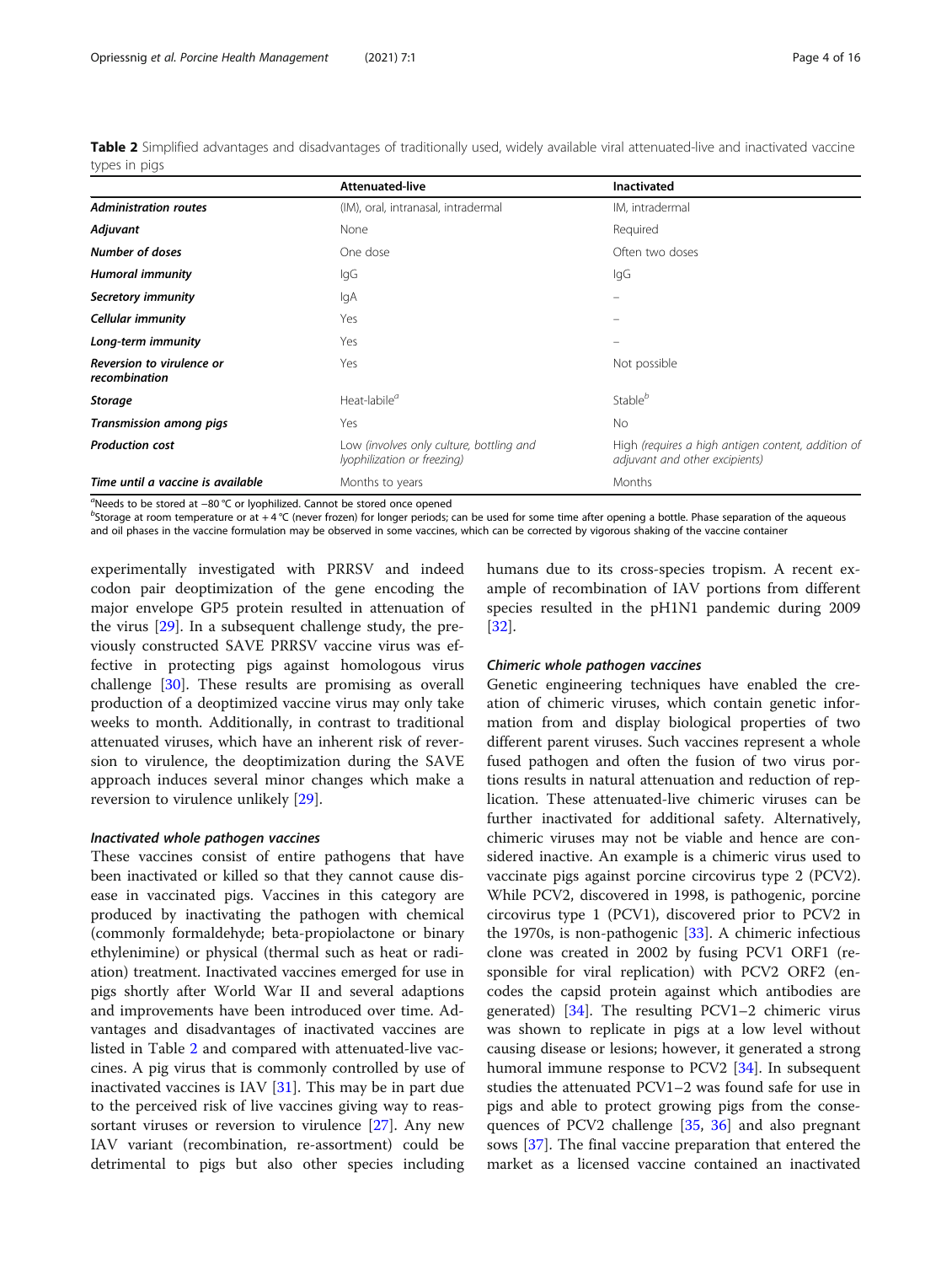<span id="page-4-0"></span>

| ) シニュー・ファー・シー                  | Vaccine type                                     | Example viruses                                                                                                                                                                                                                                                                     |                                                                                                                                                                        |                                                                                                        |                                                                                                                                                   |                                               |
|--------------------------------|--------------------------------------------------|-------------------------------------------------------------------------------------------------------------------------------------------------------------------------------------------------------------------------------------------------------------------------------------|------------------------------------------------------------------------------------------------------------------------------------------------------------------------|--------------------------------------------------------------------------------------------------------|---------------------------------------------------------------------------------------------------------------------------------------------------|-----------------------------------------------|
|                                |                                                  | PRRSV                                                                                                                                                                                                                                                                               | š                                                                                                                                                                      | PCV <sub>2</sub>                                                                                       | ΡÞ                                                                                                                                                | PEDV                                          |
| Whole pathogen Attenuated-live |                                                  | Suvaxyn® PRRS MLV (Zoetis)<br>Prime Pac® PRRS RR (Merck)<br>JNISTRAIN® PRRS (HIPRA)<br>MLV (BIVI)<br>Ingelvac® PRRS ATP (BIVI)<br>ReproCyc® PRRS EU (BIVI)<br>Porcilis® PRRS (MSD)<br>Prevacent® PRRS (Elanco)<br>AMERVAC® PRRS (HIPRA)<br>Fostera® PRRS (Zoetis)<br>Ingelvac® PRRS | Ingelvac Provenza® (BIVI)                                                                                                                                              |                                                                                                        |                                                                                                                                                   |                                               |
|                                | Inactivated                                      | SUIPRAVAC <sup>®</sup> PRRS (Hipra)<br>Progressis® (Ceva)                                                                                                                                                                                                                           | Respiporc FLUpan® H1N1 (Ceva)<br>FluSure® Pandemic (Zoetis)<br>FluSure XP® (Zoetis)<br>Respiporc FLU3 <sup>®</sup> (Ceva)<br>Suvaxyn® SIV (Zoetis)<br>GRIPORK® (HIPRA) | Suigen® PCV2 (Virbac)<br>Circovac® (Ceva)                                                              | FarrowSure® Gold (Zoetis)<br>Suvaxyn® Parvo (Zoetis)<br>Parvo Shield® (Elanco)<br>PARVOSENG® (HIPRA)<br>Porcilis® Parvo (MSD)<br>Parvovax® (Ceva) | diarrhea vaccine (Zoetis)<br>Porcine epidemic |
|                                | Chimeric                                         | PRRSGard® (Pharmgate;<br>attenuated-live)                                                                                                                                                                                                                                           |                                                                                                                                                                        | Suvaxyn® Circo (Zoetis; inactivated)<br>Fostera® PCV (Zoetis; inactivated)                             |                                                                                                                                                   |                                               |
| Subunit                        | <b>Baculovirus</b> expression<br>in insect cells |                                                                                                                                                                                                                                                                                     |                                                                                                                                                                        | Ingelvac CircoFLEX® (BIVI)<br>Porcilis® PCV (MSD)<br>Circumvent® PCV (Merck)<br>CircoGard® (Pharmgate) | Reprocyc® ParvoFLEX (BIVI)                                                                                                                        |                                               |
|                                | expression vector<br>hyopneumoniae<br>Mycoplasma |                                                                                                                                                                                                                                                                                     |                                                                                                                                                                        | MHYOSPHERE®PCV ID (HIPRA)                                                                              |                                                                                                                                                   |                                               |
|                                | Replication-deficient<br>viruses                 |                                                                                                                                                                                                                                                                                     | SEQUIVITY® product line (Merck; USA) can be customized to any virus                                                                                                    |                                                                                                        |                                                                                                                                                   |                                               |

Table 3 Examples of commonly used viral pig vaccines available in European and North American regions Table 3 Examples of commonly used viral pig vaccines available in European and North American regions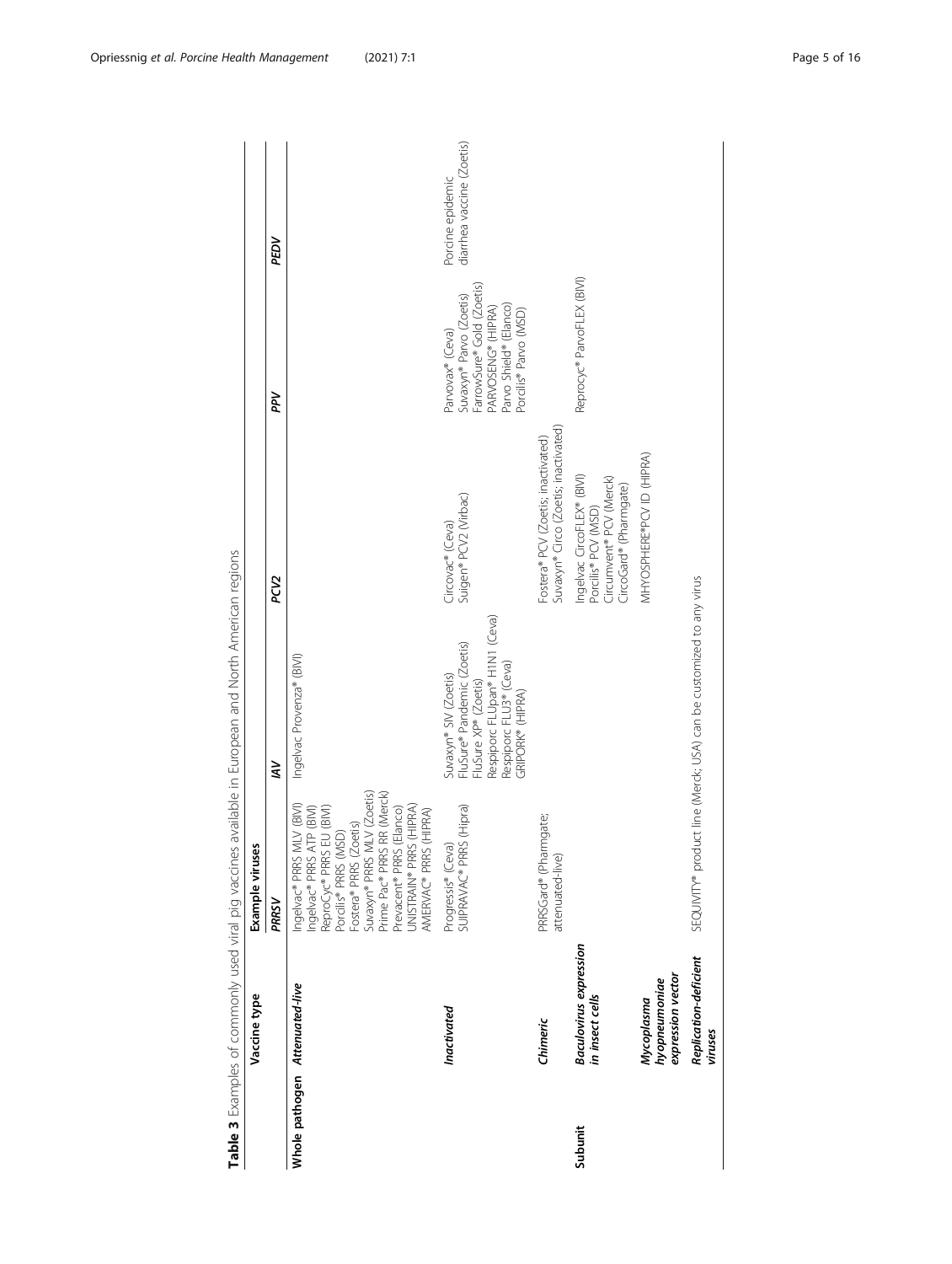version of the PCV1–2 [[37](#page-13-0)]. With expanding knowledge on PCV2, several genotypes were identified of which PCV2a, PCV2b and PCV2d appear to be of greatest importance [[38](#page-13-0)]. This vaccine has now been updated to contain two different PCV1–2 types, one based on ORF2 of PCV2a and one based on ORF2 of PCV2b ([https://](https://www.zoetisus.com/news-and-media/zoetis-introduces-u.s.-pork-industry_s-first-vaccine-with-two-pcv2-genotypes.aspx) [www.zoetisus.com/news-and-media/zoetis-introduces-u.s.](https://www.zoetisus.com/news-and-media/zoetis-introduces-u.s.-pork-industry_s-first-vaccine-with-two-pcv2-genotypes.aspx) [-pork-industry\\_s-first-vaccine-with-two-pcv2-genotypes.](https://www.zoetisus.com/news-and-media/zoetis-introduces-u.s.-pork-industry_s-first-vaccine-with-two-pcv2-genotypes.aspx) [aspx](https://www.zoetisus.com/news-and-media/zoetis-introduces-u.s.-pork-industry_s-first-vaccine-with-two-pcv2-genotypes.aspx)). A slightly different approach in addition to the chimeric PCV1–2 clone was introduced in 2016 [\[39](#page-13-0)]. In brief, the capsid gene (ORF2) of available PCV2 genotypes was subjected to deoxyribonucleic acid (DNA) shuffling resulting in a capsid gene that contained portions of different PCV2 genotypes. This so generated capsid sequence was inserted in the PCV1 backbone as described above. This chimeric virus induced protective immunity against PCV2b and PCV2d under experimental conditions [\[39](#page-13-0)]. A chimeric full-length PRRSV clone was generated by inserting shuffled structural genes (ORFs 3–6) from six heterologous PRRSV strains into the backbone of PRRSV strain VR2385. This chimeric PRRSV virus conferred an enhanced cross-protection in vaccinated pigs when challenged with the heterologous virus strain NADC20 or the contemporary heterologous strain RFLP 1-7-4 [\[40](#page-13-0)].

# Subunit vaccines

This type of vaccine contains viral components, also known as antigens, capable of stimulating the immune system. Antigens are commonly expressed using prokaryotes (Escherichia coli, Bacillus subtilis), eukaryotes (yeast, mammalian cells, baculovirus in insect cells, plants, and animals), or mammalian viruses including replicating or replication deficient variants. In general, the subunit vaccine design can make vaccines safer as well as production and quality control between batches easier [\[41\]](#page-13-0) compared to live attenuated viruses or inactivated viruses. However, incorporation of adjuvants to elicit a strong protective immune response is often essential. Subunit vaccines can be administered as crude material that includes the expression vector, sometimes with adjuvant properties, or as purified proteins. Crude material for instance was used in the early days of PCV2 vaccination and an ELISA detecting baculovirus antibodies was offered at certain diagnostic laboratories including at Iowa State University to confirm successful vaccination of pigs (TO personal observation). Another example is the BAYOVAC CSF E2 vaccine for classical swine fever (Bayer AG, Germany), which in 1998 contained the E2 protein of the virus along with chemically (BEI) inactivated baculovirus [\(https://www.ema.europa.eu/en/docu](https://www.ema.europa.eu/en/documents/procedural-steps/advasure-epar-procedural-steps-taken-authorisation_en.pdf)[ments/procedural-steps/advasure-epar-procedural-steps](https://www.ema.europa.eu/en/documents/procedural-steps/advasure-epar-procedural-steps-taken-authorisation_en.pdf)[taken-authorisation\\_en.pdf](https://www.ema.europa.eu/en/documents/procedural-steps/advasure-epar-procedural-steps-taken-authorisation_en.pdf)). It is possible that the included antigens alone are not sufficient to induce adequate long-term immunity; however, including only the essential antigens in a vaccine can minimize any potential side effects.

## Prokaryotic vectors (i.e. primarily unicellular organisms without a distinct nucleus)

The *E. coli* vector has a fast growth rate, an overall low cost and high protein yield. Disadvantages include the lack of eukaryotic co- and post-translational modifications, proteins may often be insoluble, and the codon usage is different from eukaryotes. Specifically engineered bacteria, able to induce specific post-translational modifications, are now occasionally used for a unique protein of interest but the process is difficult [[42\]](#page-13-0). Several experimental PCV2 vaccines have been described using the *E. coli* vector  $[43-45]$  $[43-45]$  $[43-45]$  $[43-45]$  $[43-45]$ . In addition, an *E. coli* -expressed PRRSV chimeric protein induced a specific immunoglobulin G response in vaccinated pigs [\[46\]](#page-13-0). The B. subtilis vector has been experimentally used in pigs as an oral vaccine expressing the PCV2 capsid protein [\[47](#page-13-0)]. A mucosal response was seen when piglets were vaccinated orally with the porcine epidemic diarrhea virus (PEDV) COE antigen, which is a collagenase-digested fragment of the spike protein, expressed by B. subtilis [[48\]](#page-13-0). Advantages of B. subtilis include that this vector can be used for mucosal immunization via a noninvasive needle-free route, as it is considered a temperature resistant immunogen [\[49](#page-13-0)].

# Eukaryotic vectors (i.e. unicellular or multicellular organisms with an enveloped nucleus)

Yeast Advantages of yeast vectors are a fast growth rate, a high protein yield, low production cost, and good protein folding. Despite these advantages this vector is not commonly used in pig vaccinology. Commonly used yeast vectors include Saccharomyces cerevisiae, Schizosaccharomyces pombe, Saccharomyces boulardii, Hansenula polymorpha, Pichia pastoris, Candida boldmu, Kluyveromyces lacti, Yarrowia lipolytica, and others. Yeast vectors in pigs have been suggested for vaccines against PEDV. Specially, under experimental conditions, a whole yeast vaccine expressing the PEDV S1 protein induced a high PEDV IgA response in pigs when administered orally [[50\]](#page-13-0). Another example of this expression platform in pigs is the production of the ectodomain of the immunologically relevant hemagglutinin-neuraminidase glycoprotein of porcine rubulavirus, which induced neutralizing antibodies in mice [[51\]](#page-13-0).

Mammalian cells Mammalian cells are naturally fitted for the production and secretion of complex molecules with precise glycosylation. However, this system has not yet been adopted for common use in pig vaccine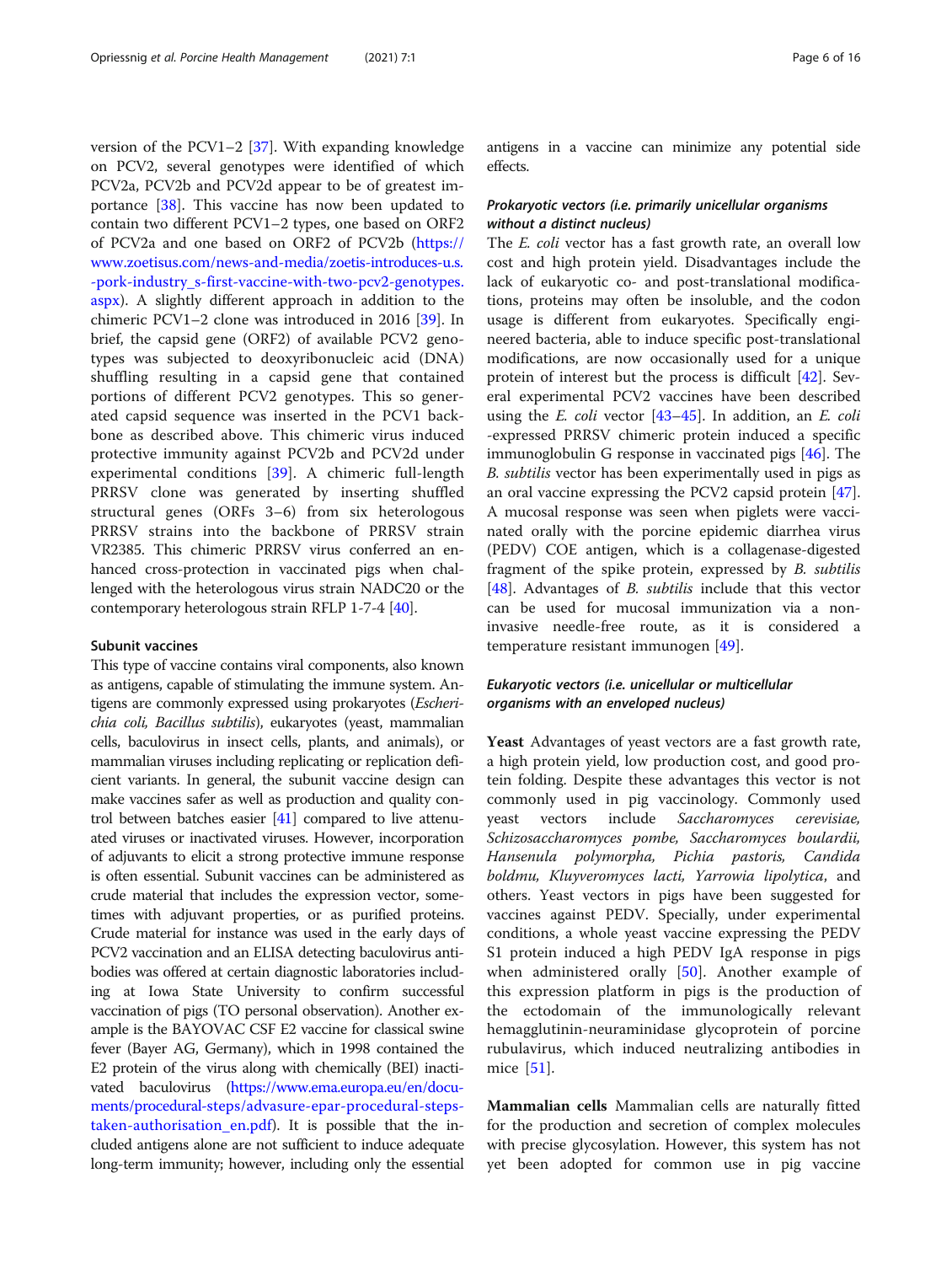production. In general, the speed of production is low, the cost is high, and there is also the potential for endogenous virus contamination [\[52\]](#page-13-0). However, clear advantages of this expression system include that there is a medium-to-high scale-up capacity, the system overall can reach high and robust productivity of secreted proteins in serum-free medium, and mammalian cells have the ability to perform complex post-transcriptional modifications. The two most common cell lines employed are the Chinese hamster ovary (CHO) and the human embryonic kidney 293 (HEK-293) cell lines [\[52\]](#page-13-0). A recent study compared the ability of yeast, insect and mammalian cells to produce a PEDV S1 vaccine protein [[53\]](#page-13-0). Of the three eukaryotic expression systems tested, HEK-293 T cells gave the highest yield of protein (N-glycosylated). Vaccination of a sow resulted in induction of S1-specific IgG and IgA that were passively transferred to the suckling piglets. High virus neutralization titres were measured in the serum of the vaccinated sow and its piglets [[53\]](#page-13-0). In another example, HEK-293 cells were used to express the classical swine fever virus (CSFV) E2 glycoprotein [\[54\]](#page-13-0). Similarly, CSFV E2 proteins have also been successfully produced in CHO cells [\[55](#page-13-0)].

Baculovirus vector in insect cells This system results in good protein folding; however, the protein yield is lower than with other methods and hence raises production costs. The baculovirus vector has been used for numerous experimental vaccines and is now used in the production of several commercial pig vaccines (Table [3](#page-4-0)). Among many others, additional examples where the baculovirus vector has been used successfully under experimental conditions include pseudorabies virus (PRV) (glycoprotein D)  $[56]$ , hepatitis E virus (HEV)  $[57]$  $[57]$  or CSFV [\[58](#page-13-0)].

Plants Examples of plant-expressed vaccines include CSFV, for which the structural glycoprotein E2 is commonly used [[59,](#page-13-0) [60](#page-13-0)]. For example, when using the Nicotiana benthamiana plant expression system, purified recombinant E2 protein generated high titers of neutralizing antibodies in pigs and mice when injected intramuscularly [[60\]](#page-13-0). Furthermore, transplastomic tobacco was used to produce a subunit vaccine candidate against PEDV [[61\]](#page-13-0). Interestingly, the plant biomass matrix was shown to delay degradation of the chloroplast-produced rFaeGntd/dsc in gastrointestinal conditions, suggesting its possible use as an oral vaccination strategy [[61](#page-13-0)]. Similarly, embryogenic cells of banana plants have been transformed with the ORF5 gene of PRRSV using Agrobacterium-mediated transformation  $[62]$  $[62]$ . Pigs were orally immunized with recombinant GP5 protein by feeding them with transgenic banana leaves three times at 2-week intervals and were then challenged with PRRSV at 7 weeks post initial immunization. These orally vaccinated pigs had increased anti-PRRSV IgG and IgA antibodies, lower viremia and tissue viral loads compared to non-vaccinated pigs [\[62](#page-13-0)]. There have also been reports of PRRSV expression in tobacco [[63](#page-13-0)] and potato plants [[64\]](#page-13-0). Advantages of the plant expression system versus the baculovirus/insect cell system are the potential scalability as well as the lower cost of production and immunogenicity [\[59](#page-13-0)].

Transgenic animals Producing recombinant proteins in animal bioreactors could present an excellent tool for vaccine production  $[65]$  $[65]$ . For instance, a certain vaccine protein could be excreted in the milk of dairy cattle via generation of transgenic animals. However, negative aspects include the long time between the production of such a transgenic cow and its first lactation cycle, which additionally is intermittent in nature. The use of transgenic chicken eggs for large scale recombinant protein production appears to be a better avenue; however, so far this system has mainly been used for the production of specific antibodies by vaccinating the hen to provide passively acquired immunity to other species [\[65](#page-13-0)]. In pigs, a specific example is their passive protection from FMDV infection and transmission by immunization with Llama single-domain antibody fragments [[66](#page-13-0)].

Virus-like particles VLPs are self-assembling, nonreplicating and non-pathogenic, highly organized, supramolecular multi-protein nanoparticles (ranging from 20 to 100 nm) that can be formed from the minimal spontaneous self-assembly of one or more viral structural capsid proteins, giving empty viral particles devoid of genetic material  $[67]$  $[67]$ . Hence, they prompt an immune response similar to that elicited by the natural virus, but VLPs are non-infectious because they do not contain the genetic material the virus needs to replicate inside cells. VLP assembly may also take place inside the host cell through self-assembly. VLPs are usually produced in bacteria, yeast, or the baculovirus/insect cell system [\[68](#page-13-0)]. Several baculovirus-expressed commercial PCV2 vaccines have been shown to contain a certain percentage of VLPs [[69\]](#page-13-0). Recently, an efficient application of a baculovirus-silkworm larvae expression system for PCV2 VLP production has been described [[70](#page-13-0)]. Efficient production of PCV2 VLPs was reported using the nonconventional yeast species Kluyveromyces marxianus [[71\]](#page-13-0). Foot-and-mouth disease virus (FMDV) VLPs have been suggested as a non-replicating vaccine candidate [[72\]](#page-13-0). Specifically, VLPs composed entirely of FMDV capsid proteins were simultaneously produced as small ubiquitin-like modifier (SUMO) fusion proteins by an improved SUMO fusion protein system in E. coli. Intramuscular immunization of pigs with the FMDV VLPs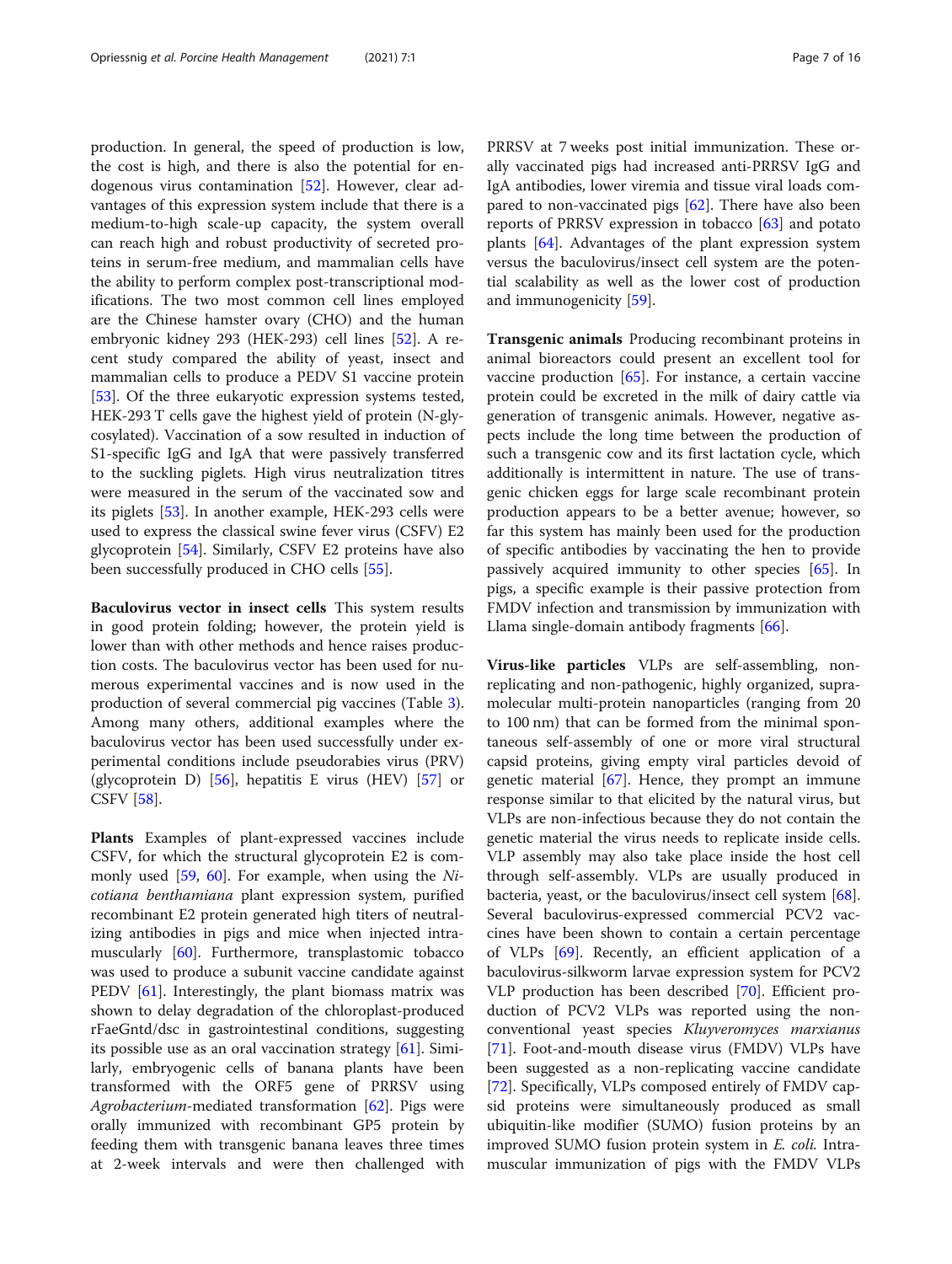induced a protective immune response against homologous FMDV challenge [\[72](#page-13-0)]. Finally, several studies reported the generation of E. coli-derived PCV2 VLPs [[73](#page-14-0), [74\]](#page-14-0). Of note, self-assembling proteins could coincide with the actual antigen for vaccination or could be carriers for other antigens expressed as fusion proteins. An example of the latter is the use of Hepatitis B virus core antigen as a carrier protein for the conserved protective epitopes of PRRSV [[75\]](#page-14-0). This hybrid VLP system offers low cost production and is safe [\[75](#page-14-0)].

#### Live mammalian viral vectors

Replicating mammalian viruses PRRSV has been proposed as a live viral vector by using an attenuated strain (DS722) to express protective antigens from IAV and PCV2 [[76\]](#page-14-0). A vaccination and challenge study in 48 pigs revealed that the DS722-SIV-PCV2-vaccinated pigs had significantly reduced lung lesions and viral RNA loads when challenged with PRRSV. Upon challenge with PCV2, the vaccinated pigs had partially reduced lymphoid lesions and viral DNA loads, and when challenged with IAV the vaccinated pigs had significantly reduced acute respiratory sign scores [[76\]](#page-14-0).

Replication-deficient viruses These viral vectors are deficient of viral functions essential for replication and assembly of progeny virus particles [[77\]](#page-14-0). These viruses are propagated in cell lines which complement the missing viral gene products; hence gene expression takes place in infected cells, but no virus progeny is produced. Examples of replication deficient viruses include poxvirus, adenovirus and alphavirus species. The modified vaccinia Ankara (MVA) strain is an attenuated vaccine based on poxvirus [\[78](#page-14-0)]. A subset of African swine fever virus (ASFV) antigens were purified from HEK cells and produced in MVA viral vectors and evaluated in pigs using a prime-boost concept [[79](#page-14-0)]. This resulted in induction of ASFV specific antibody and T-cell responses demonstrating the feasibility of generating a safe and immunogenic vaccine against this devastating pig disease [[79\]](#page-14-0). Adenovirus vectors have been experimentally used in pigs to protect them against PRRSV [\[80\]](#page-14-0) or PEDV in the form of a mucosal vaccine  $[81]$  $[81]$ . The adenovirus platform was also recently used to develop PRRSV species 2 subunit vaccines by expressing swine leukocyte antigen (SLA) class I and class II allele-specific antigens [\[82](#page-14-0)]. Specifically, two PRRSV poly-T-cell epitope peptides each specific to SLA I or SLA II were used. However, in the pig challenge study these vaccines provided little improvement over non-vaccinated pigs highlighting the challenges in developing effective PRRSV subunit vaccines [\[82](#page-14-0)]. Alphaviruses have a broad host cell range, a tropism for dendritic and monocytic cells and hence can stimulate innate immune responses [[77](#page-14-0)]. In addition, in most hosts including pigs there is no pre-existing immunity. Alphavirus vectors resemble yet another single stranded replicating RNA vector and demonstrate a high level of transient heterologous gene expression in-vivo and in-vitro [\[83](#page-14-0)]. The most commonly used encapsulated alphaviruses include Semliki Forest virus, Sindbis virus and Venezuelan equine encephalitis virus [\[83\]](#page-14-0). The last one has been licensed in the US as a vector for autogenous vaccine production (SEQUIVITY® product line; Merck, USA) and many such vaccines are now being used in the field. The alphavirus platform has previously been successfully employed to protect pigs from PCV2d challenge under experimental conditions [[84\]](#page-14-0). The alphavirus vector was also used for cluster IV H3N2 IAV vaccine production [\[85\]](#page-14-0).

# Nucleic acid based vaccines DNA plasmid vaccines

These typically comprise a small circular piece of episomal DNA derived from prokaryotes, called a plasmid, that is used as a vector to carry a gene(s) encoding proteins from the pathogen of interest [[86](#page-14-0)]. This is injected directly into the muscle of the recipient. The muscle cells take up the DNA, and the encoded protein antigen is expressed in the cells, leading to both humoral and cell-mediated immune responses. Local dendritic cells play an important role in the development of antigenic responses to DNA vaccines. As only a single microbial gene or DNA encoding a set of antigenic peptides is used, it is safe and does not carry any risk of active infection [[86\]](#page-14-0). The manufacturing process for DNA plasmid vaccines is well-established, allowing experimental vaccines to be quickly developed to address emerging or re-emerging infectious diseases. DNA plasmid vaccines have been used under experimental conditions for IAV protection and resulted in improved cellular immunity compared to traditional inactivated vaccines [\[87\]](#page-14-0). Recently, a DNA vaccine using a mosaic vaccine approach has been described [\[88](#page-14-0)]. Mosaic vaccines are prepared for viruses that have many different strains with limited cross-protection. A mosaic vaccine combines pieces of different strains with the goal to evoke a broad immune response. A PRRSV DNA vaccine was constructed with ORF5 PRRSV mosaic sequences, complexed to cationic liposomes, and administered to pigs using intradermal and intramuscular routes. This vaccine has been found to induce cellular immune responses against several PRRSV species 2 strains. In a subsequent challenge study, the vaccine was found to induce broad protection against heterologous PRRSV strains when administered twice to pigs [[88](#page-14-0)]. In addition, a DNA vaccine based on conserved haemagglutinin (HA) peptides fused with flagellin, administered with a needle-free device, induced a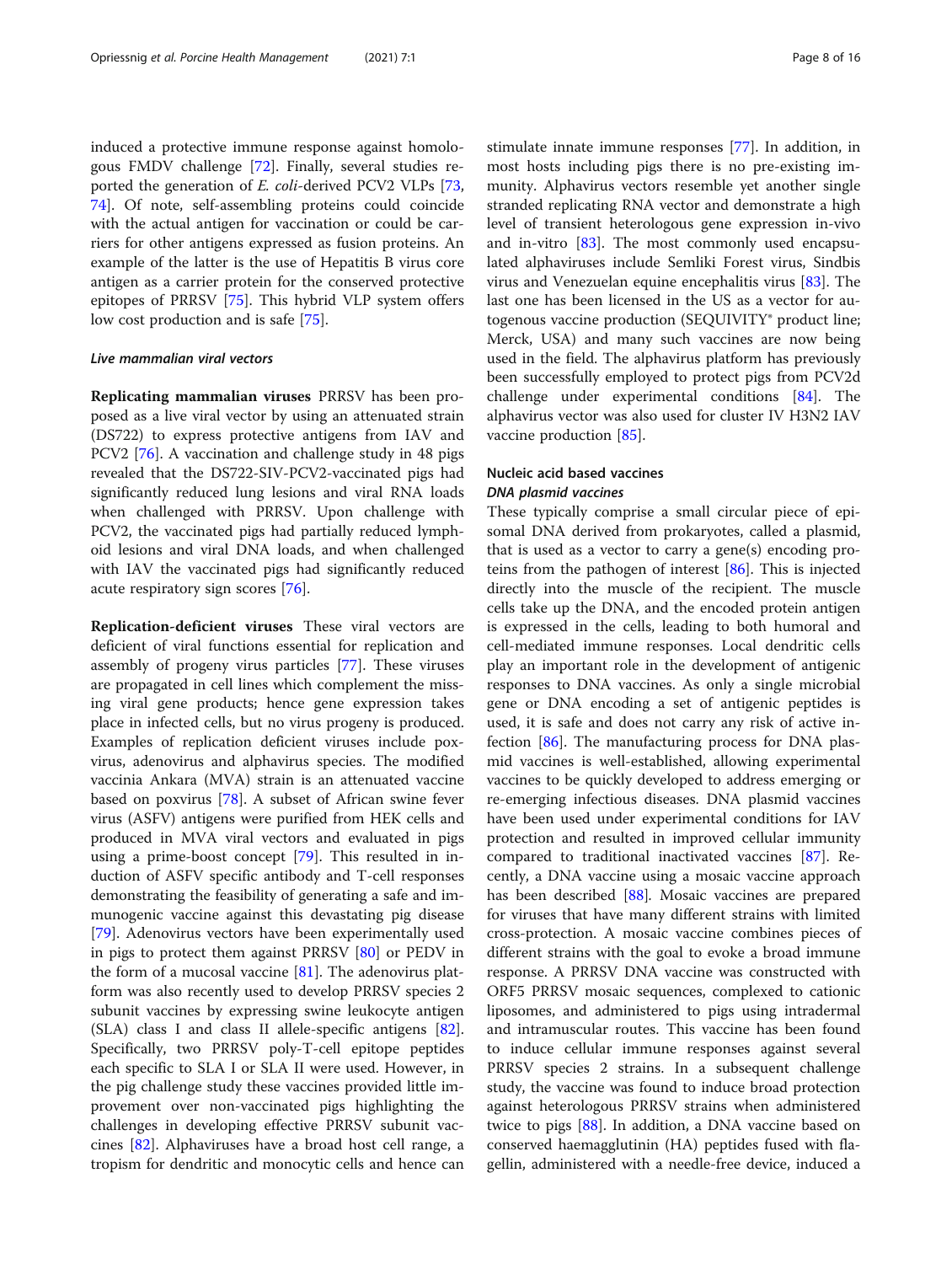strong immune response and rapidly cleared IAV from vaccinated pigs [\[89\]](#page-14-0). Maternally derived antibodies did not interfere with vaccination and there was a markedly increased mucosal IgA response in vaccinated pigs compared to non-vaccinated pigs [\[89](#page-14-0)].

# mRNA vaccines

Vaccines based on messenger RNA (mRNA), an intermediary between DNA and protein, are also being developed. Recent technological advances have largely overcome issues with the instability of mRNA and the difficulty of delivering it into cells, and some mRNA vaccines have demonstrated encouraging early results. mRNA-based vaccines have important advantages over other vaccine approaches, including outstanding efficacy, safety, and the potential for rapid, inexpensive, and scalable production [[90\]](#page-14-0). A rabies vaccine for pigs has been reported as an example of this vaccine platform [\[91\]](#page-14-0). In brief, an optimized non-replicating rabies virus glycoprotein encoding mRNA was used to induce potent neutralizing antibodies in domestic pigs. Virus neutralization titers which correlated with protection in adult and newborn pigs, were successfully induced, demonstrating the feasibility of a non-replicating mRNA rabies vaccine in pigs and highlighting the promises of mRNA vaccines for the prevention of infectious diseases [[91\]](#page-14-0). Of note, to counter the current severe acute respiratory syndrome-coronavirus-2 (SARS-CoV-2) epidemic, several mRNA vaccines for human use have recently been licensed [\[92](#page-14-0), [93](#page-14-0)].

# DIVA vaccines

It is often of interest to have vaccines available that can help differentiate infected from vaccinated animals, also known as DIVA or marker vaccines. DIVA vaccines induce an immune response which is different from that induced by natural infection. Two types of markers can be used: Negative markers (the vaccine has at least one antigenic protein less compared to the field strain) or positive markers (an antigenic protein is inserted in the vaccine) [[94\]](#page-14-0). Overall, negative markers are preferred as they allow for identification of pigs infected with field virus which then can be removed [\[94](#page-14-0)]. The main advantage of DIVA vaccines and their accompanying tests is the possibility to distinguish between infected and vaccinated animals. Therefore, restrictions in place for infected animals can be reduced for vaccinated animals. In pigs, DIVA vaccines were first used for PRV also known as Aujesky's disease. Most were based on recombinant deletion mutants that lack the gE envelope glycoprotein and thymidine kinase genes [\[95](#page-14-0)]. Many of these deletion mutants were detected in live-attenuated PRV vaccine strains in the mid 1980s [[95\]](#page-14-0). A competitive enzyme immunoassay was concurrently developed [[96\]](#page-14-0) and the access to a marker vaccine and an assay to differentiate infected from vaccinated pigs facilitated the eventual eradication of PRV [\[97](#page-14-0)]. A commercial DIVA vaccine for CSFV, a baculovirus-expressed recombinant E2- subunit vaccine, is also available on the market [\[98](#page-14-0)].

#### Vaccine administration

There are a variety of traditional, trending, and alternative vaccine administration routes that are used to vaccinate pigs (Table 4). In general, pig vaccine administration should be fast and pig, friendly, with as little stress as possible on the individual pigs and the people administering the product. Preferably, the mode of vaccination should not be labour intensive. Intramuscular injection is the most commonly used administration route. Recently, routes such as intradermal, intranasal or oral have at least been demonstrated to have the potential, in the future, to replace the traditional longstanding intramuscular vaccination route. Especially for intradermal applications, the dermis is an excellent site for vaccine delivery and rich in dendritic cells as well as lymph vessels which promote fast processing of

Table 4 Overview of different vaccine administration routes. The subcutaneous route, as it is not commonly used, is not included

| Route                | <b>Device</b>                         | <b>Immunity</b> | Restraint Average<br>of pigs | volume         | <b>Stress</b><br>on pig | Pathogen<br>transmission       | <b>Comments</b>                                                                                                                                                                                    |
|----------------------|---------------------------------------|-----------------|------------------------------|----------------|-------------------------|--------------------------------|----------------------------------------------------------------------------------------------------------------------------------------------------------------------------------------------------|
| Intramuscular Needle |                                       | Systemic        | Yes                          | $1-2$ ml       | Yes                     | Yes                            | Risk of needle breakage and introduction of other<br>infections through needle puncture is high. In<br>addition, this method is labour intensive.                                                  |
| <b>Intradermal</b>   | Needle or<br>needle free<br>device    | Systemic        | Yes                          | $0.5$ ml       | Yes                     | Only if a<br>needle is<br>used | Special devices and training may be needed initially.                                                                                                                                              |
| <b>Intranasal</b>    | Syringe with<br>or without<br>adaptor | Mucosal         | Yes                          | $0.5 - 2$ ml   | Yes<br>Yes              | Minimal                        | Perhaps difficult in breeding animals; localized or<br>mucosal immunity may be a possible benefit in<br>vaccination against respiratory viruses.                                                   |
| Oral                 | Syringe, feed<br>or water             | Mucosal         | No                           | Not applicable | No.                     | <b>No</b>                      | Attenuated virus vaccines are needed. Pigs need to<br>have access to the feed/water and need to be willing<br>to eat or drink at vaccination. Water quality and feed<br>ingredients may interfere. |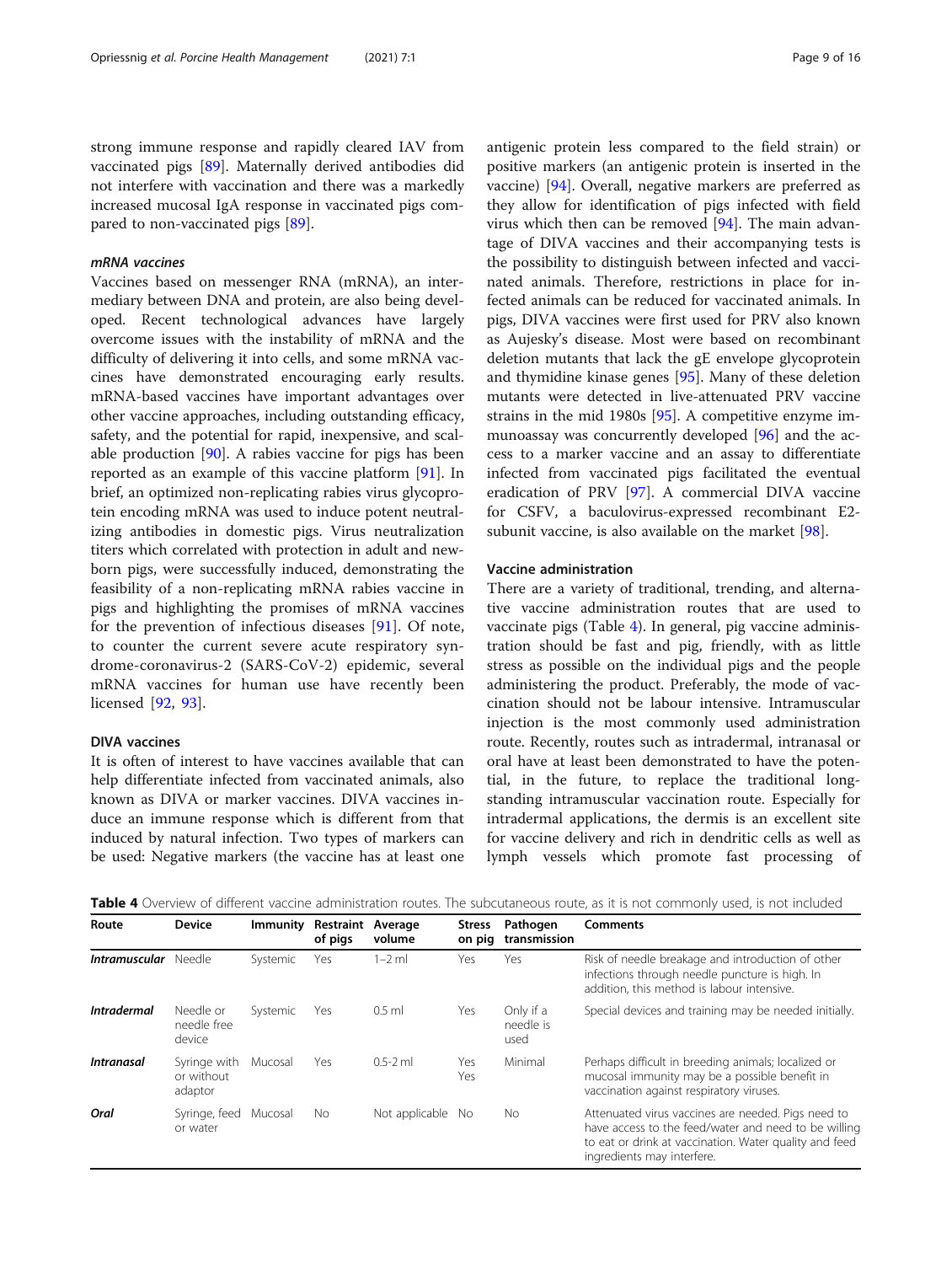incoming antigen ([http://www.positiveaction.info/pdfs/](http://www.positiveaction.info/pdfs/stars/pt_MSD1-8.pdf) [stars/pt\\_MSD1-8.pdf](http://www.positiveaction.info/pdfs/stars/pt_MSD1-8.pdf)). DNA vaccines appear to benefit from the intradermal route of administration [[87](#page-14-0), [89](#page-14-0)]. Several commercial health companies have started to produce their own, individual intradermal injection devices, which can be used on company-specific vaccine bottles, and are sold to producers as package deals. These devices either use needles or are needle-free. It has been demonstrated that needle-free intradermal vaccination reduces fear and pain reaction in gestating sows during vaccination [[99\]](#page-14-0). As an example for the oral administration route, a recent study using a bread-based lyophilized C-strain of CSFV, tested on backyard pig farms, has provided encouraging results [[100\]](#page-14-0). In an attempt to improve storage conditions for backyard farmers by avoiding the need for freezing, dog food, horse feed, pig feed, rice bran, and plain sliced bread were used as candidates for the vaccine base. Titres of the bread-based lyophilized CSFV vaccine were stable at around  $3.67 \log_{10} 50\%$ tissue culture infectious dose  $(TCID_{50})$  per ml for 7 months at 4 °C. Pigs that orally received bread-based lyophilized CSFV vaccine showed seroconversion of over 90% at 14 days post vaccination. This study is also an example of how vaccine thermostability was improved to allow vaccine delivery to be less dependent on functioning cold chains [[100\]](#page-14-0).

The benefits of alternative routes may include induction of a strong localized/mucosal immune response, especially at the point of virus entry (i.e. respiratory system) [[101](#page-14-0), [102](#page-14-0)].

#### Adjuvants

Adjuvants, pharmacological or immunological agents that improve the immune response of a vaccine, are integral components of most vaccines used today in pigs. Adjuvants are used to reduce the number of individual vaccine injections, which results in reduced labour, animal stress, risk of injuries to the pig (needle breaks, injuries due to catching the pig) and ultimately reduced cost for the producer [\[103](#page-14-0)]. They can be broadly divided into major groups based on their main component: oil emulsion, particulate antigen carrier, cytokines, pathogen associated molecular patterns, and saponins. Adjuvants are often specific for certain routes of vaccination. For example, while the same vaccine can be used orally, intranasally or intramuscularly, each of these routes may require a different route-specific adjuvant to enable optimal vaccine performance. Adjuvants have become valuable assets for commercial vaccine companies and are commonly protected by patents. A detailed review on adjuvants used in pigs including their mechanism of action has been published recently [[103\]](#page-14-0).

# Nanoscale/microscale carriers for delivery of vaccines

Nanoparticle-based technology has received a lot of attention lately. Nanocarriers, able to generate strong protection after a single dose, are used to present a virus vector, protein, subunit antigens or VLP to the immune system. There are several options for nanocarriers that can be used in nanovaccines including spores (bacterial), proteasomes (cell membrane based), exosomes (cellular), liposomes (lipid-based), virosomes (liposome and viral envelope protein), super fluids (biodegradable polymer), nanobeads (inert nanomaterial), VLPs (viral) and phages (viral, bacteria as targets)  $[104]$  $[104]$ . Most induce humoral and cellular immunity. At this point, commonly used nanocarriers in pigs are polymeric nanoparticles including polysaccharides, polyesters, chitosan and others. Their production, characterization, toxicology and ecotoxicology have been recently reviewed [[105](#page-14-0)]. For instance, an experimental inactivated IAV vaccine was generated using chitosan and induced cell-mediated immunity in pigs vaccinated intranasally [\[106](#page-14-0)]. The IAV extracellular domain of M2 (M2e) antigen was inserted into the capsid protein of PCV2 and expressed in E. coli to form a self-assembled chimeric VLP nanovaccine [[107\]](#page-14-0). High levels of M2e specific antibodies and PCV2 specific neutralizing antibodies could be induced in vaccinated pigs [\[107](#page-14-0)]. The immunogenicity and protective efficacy of a polyanhydride nanoparticle-based IAV vaccine, in which inactivated soluble antigen was co-encapsulated with a toll-like receptor 9 agonist, was tested in pigs challenged with IAV [[108](#page-14-0)]. Results indicated that high mucosal humoral and cellular immune responses in pigs can be achieved [\[108](#page-14-0)]. Very recently, a nanoparticle-Poly(I:C) combination enhanced the immune response in pigs (high levels of virus neutralizing antibodies in bronchoalveolar lavage fluid) when compared to an inactivated IAV vaccine which was administered by the intranasal route and a multivalent commercial IAV vaccine given intramuscularly [\[109](#page-14-0)]. Of note, microscopic lung lesions and challenge virus loads were not different between vaccine groups [\[109](#page-14-0)].

#### Assessment of vaccine efficacy

Vaccine efficacy is the percentage reduction of disease in a vaccinated group compared to an unvaccinated group, under the most favorable conditions and was originally defined in 1915 for human cholera and typhoid vaccines [[110\]](#page-14-0). Commonly, vaccine efficacy is initially tested under experimental conditions using a defined challenge model in naïve pigs (negative for antibodies against the challenge virus). Parameters that may be assessed include reduction of clinical signs, macroscopic and microscopic lesions, amount and duration of pathogen shedding as well as impact on average daily weight gain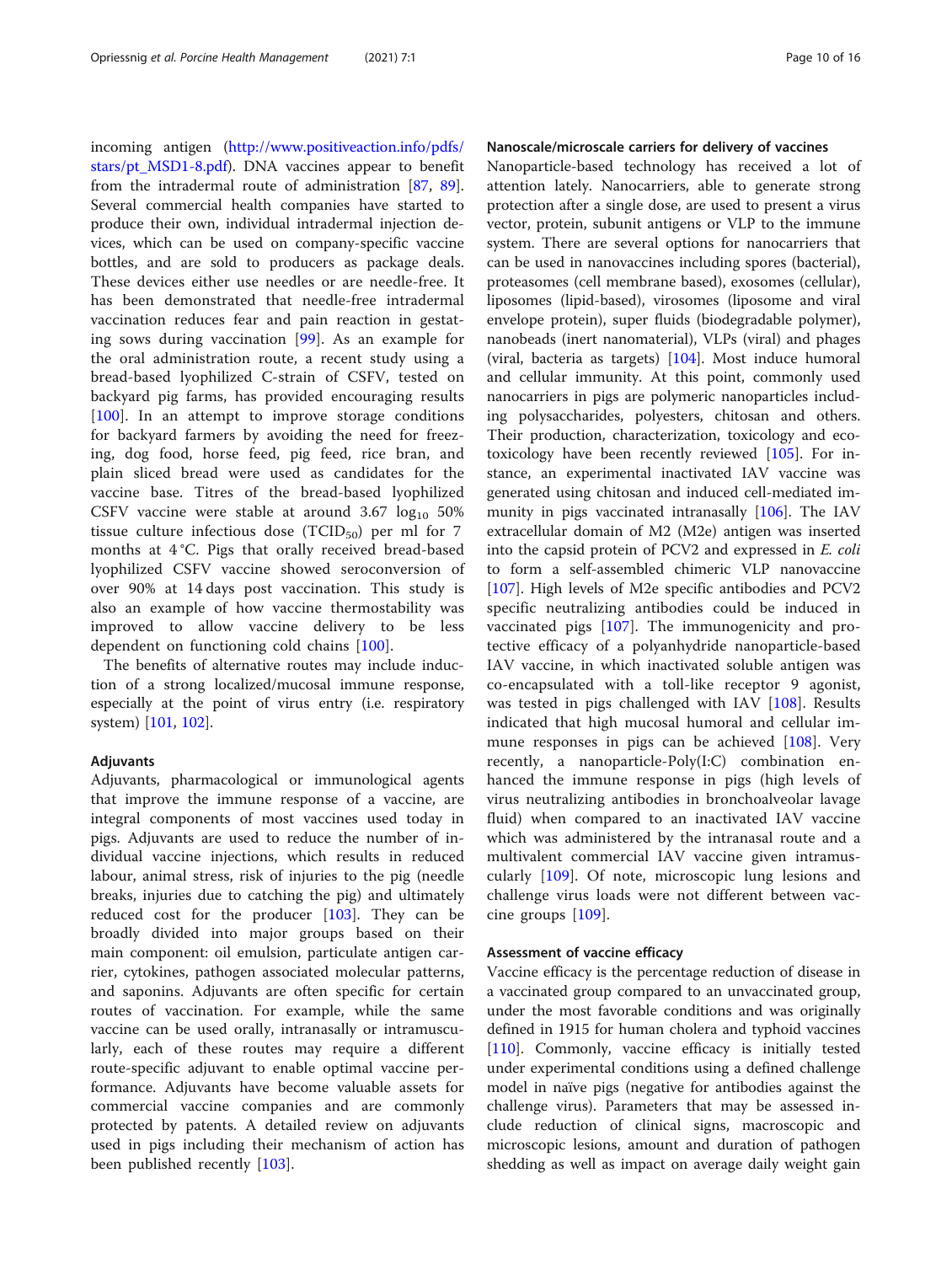compared to non-infected control pigs. In addition, reduction in transmission of the virus, speed and breadth of antibody responses to the vaccination may also be assessed among other parameters. Once experimental data are promising, field trials are initiated in large groups of pigs that may or may not have been exposed to the virus and hence may have active or passive immunity.

# Novel tools available to further improve vaccine development

The diagnosis and the characterization of pathogens have made much progress since DNA was discovered in 1869 by Friedrich Miescher [\[111](#page-14-0)]. The first attempts at sequencing DNA were performed in 1970 at Cornell University [\(https://web.archive.org/web/20090304121126/](https://web.archive.org/web/20090304121126/http://www.mbg.cornell.edu/faculty-staff/faculty/wu.cfm) [http://www.mbg.cornell.edu/faculty-staff/faculty/wu.cfm\)](https://web.archive.org/web/20090304121126/http://www.mbg.cornell.edu/faculty-staff/faculty/wu.cfm). Furthermore, genetic engineering, the designed and targeted manipulation of a genome, was first achieved in 1973 by Herbert Boyer and Stanley Cohen [\[112](#page-14-0)]. Detection of viruses is today commonly performed in veterinary diagnostic laboratories by polymerase chain reaction (PCR), to demonstrate their presence and quantify them. If further characterization of the virus is desired, this may be followed by subsequent sequencing which can often be conducted within 12–24 h after the request has been raised. Today, PCR and sequencing are considered basic diagnostic tools in veterinary diagnostic laboratories. In fact, at the Veterinary Diagnostic Laboratory at Iowa State University, Ames, USA, the number of PRRSV PCR tests for veterinary diagnostic purposes was 5232 in 2002 as compared to 60,565 in 2009 and 200,209 in 2019 (data courtesy of Dr. K. Harmon). Because of this rapid acceleration of knowledge, a variety of new and useful disciplines in vaccinology have evolved.

#### Reverse vaccinology

The inclusion of whole genome sequencing and bioinformatics in vaccine design, rather than relying only on serological evidence, was first introduced in 2000 [[113\]](#page-14-0). Viable vaccine candidates are identified by computational methods, utilizing genomic information of virus specific B- or T-cell epitopes, signal peptides, or proteins with extracellular localization and are later validated by serological and immunological assays [\[114](#page-14-0)]. This approach allowed the identification of broadly cross-reactive T-cell epitopes from two pig IAV H1 lineages which were further verified by in-vivo analysis in infected pigs [\[115](#page-14-0)]. In another study, the extracellular domains in the ORF 5 gene of PRRSV were combined to create an engineered antigen which elicited neutralizing antibodies in vaccinated pigs [\[116](#page-15-0)].

## Immunoinformatics

This approach allows understanding of immunological information through bioinformatics and computational approaches [[117](#page-15-0)]. Analyses may be done at the level of epitopes, subunit vaccines, attenuated or inactivated vaccines. Goals of this approach are to efficiently and effectively predict immunogenicity and to identify antigens suitable for use in vaccines, characterizing MHC haplotypes [\[118,](#page-15-0) [119\]](#page-15-0) and preferably demonstrating and confirming them in experimental challenge studies [[87](#page-14-0), [120](#page-15-0)]. It is expected that this approach will enable the discovery of more suitable epitopes and will overall accelerate vaccine design [\[121](#page-15-0)]. Pig vaccine applications to date have included viral infections such as IAV, PCV2, and ASFV  $[121]$ . Recently, this approach has also been utilized to predict epitopes and proteins for porcine rubulavirus [\[122\]](#page-15-0).

#### Immunogenetics

The genetic basis of the immune response is studied using this discipline, including investigating normal immunological pathways and identifying variations that may result in immune response defects. For instance, IAV in-vitro refolding assays have been used to investigate the affinity and stability of the binding of epitope peptides to MHC class I molecules, which are key factors in the presentation of peptides to cytotoxic T lymphocytes [\[123](#page-15-0)]. Additionally, in the ongoing SARS-CoV-2 epidemic, understanding the immunogenetic factors influencing the immune response to infection is thought to be critical for patient management and identifying risk factors for fatal disease complications [[124](#page-15-0)]. Similarly, understanding the host immunogenetic factors is important in designing veterinary vaccines for efficient control of viral infections.

#### Systems vaccinology

In this interdisciplinary approach, complex interactions among all the parts in a biological system are systemically described to ultimately predict its behavior [\[125](#page-15-0)]. Investigations may target viral antigens, virulence factors, viral host modulating genes, swine leucocyte antigen (SLA) polymorphisms, and pig immunogenetics, which directly and indirectly influence resistance to infection and development of immune responses. One potential application of this discipline is predicting vaccine efficacy against known or unknown strains of a certain pathogen [[126\]](#page-15-0). Identification of molecular signatures, which are induced rapidly in the host after vaccination and correlate with the development of protective immune responses, represents a strategy to prospectively determine vaccine efficacy [\[126](#page-15-0)].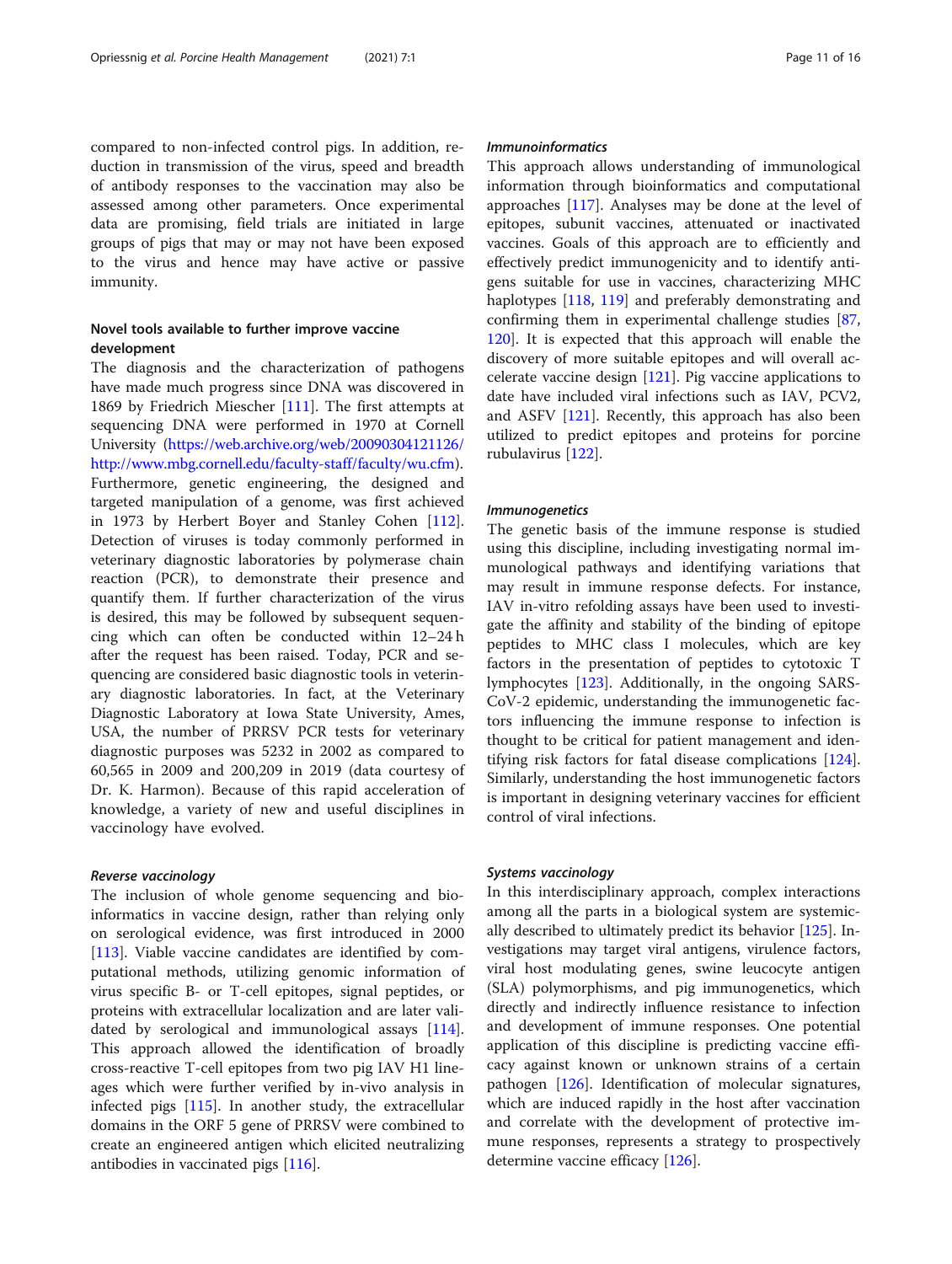#### Knowledge gaps

Although the production of vaccines against porcine viral diseases has progressed considerably, there are still many pig viral diseases with insufficient solutions. The swine industry would likely prefer to have single dose multivalent products that can be administered with minimal labour (i.e. via water, feed, air) and protect growing pigs from weaning to slaughter, by providing excellent efficacy against most variant strains that exist for a given virus. It should also be noted that for breeding herds and boar studs it would be desirable that products with zero risk of endangering the breeding stock are administered once a year (in contrast to the current need of administration every 6 months or at every reproductive cycle). Spray application/nebulization vaccination is commonly used in poultry, yet this technique has yet to be further developed for pig farms to make it effective, practical and cost effective. Experimental trials using intranasal nebulization for IAV vaccine administration have shown promising potential [[127\]](#page-15-0).

# Summary and discussion

The first veterinary vaccine for pigs became available approximately 150 years ago and today there is a large repertoire of pig vaccines available. Viral vaccines are used on a regular basis and are considered essential in modern pig production. With all the advances in recent years it remains puzzling why there is still no fully effective vaccine for some viruses, including PRRSV but also viruses that cause extremely high mortality such as ASFV. Induction of sterilizing immunity, i.e. complete protection against a virus, remains the goal, yet in reality no pig vaccine consistently induces sterilizing immunity and a low level of virus replication after active infection is not unexpected in vaccinated pigs. Interestingly, and along these lines, a US research team reported earlier this year on the development of an ASFV vaccine with sterilizing immunity against the current Eurasia pandemic strain [\[128](#page-15-0)]. This group was able to achieve complete attenuation of a highly virulent ASFV Georgia strain by deleting a previously uncharacterized gene, I177L [\[128\]](#page-15-0). We look forward to seeing how this product performs in the field and perhaps using this as a model for other pathogens.

Besides having a perfect/ideal vaccine against the target pathogen, important considerations for successful vaccination are the number of doses required, the vaccination route, and the correct timing as well as the general ease of vaccine administration. In fact, it is crucial in the early stages of vaccine development to clearly define the target product profile (TPP) [\[129](#page-15-0)]. To define the TPP, many things need to be considered including the vaccine's target market, the importance of the disease (economical losses), number of doses used,

thermostability and others. Mixing of vaccine types such as with heterologous prime boosting (for example one dose of an inactivated vaccine followed by a booster dose of an attenuated-live vaccine or a DNA vaccine) is gaining momentum in pig production  $[87, 130]$  $[87, 130]$  $[87, 130]$  $[87, 130]$  as it may be possible to trigger a longer-lasting, broader immunity by using two different vaccine types for the same pathogen in the same pig.

In addition, novel viruses are discovered in pigs every year and these may or may not be associated with disease. Better and faster assessment of the importance of such viruses needs to take place. If a new virus or virus variant causes financial losses in pig farms, a vaccine needs to be available as soon as possible. This requires the simultaneous use of all tools available for pathogen assessment and subsequent vaccine design in several laboratories to attempt to reduce any possible losses for pig producers. Vaccine research would likely benefit from additional people working in the bioinformatics area cooperating with and complementing the work of traditional pathologists, virologists and immunologists. Much has improved since mass-vaccinations entered agriculture, but further improvements at the vaccination stage, such as avoiding the transmission of pathogens via vaccine equipment and reducing unnecessary stress to pigs also need to be considered in future vaccine developments.

# Conclusion

In this review of the literature, we summarized current information on traditional and novel methods to design, produce and administer viral vaccines for use in pig production. Although there has certainly been measurable progress since veterinary vaccines were introduced approximately 150 years ago, attenuated-live and inactivated vaccines are still most commonly used. With the advent of affordable and fast gene sequencing, genomic engineering, and bioinformatics we are likely soon to realize major advances in the type and efficacy of vaccines for pig producers with the opportunity to pick and choose a vaccine that is tailored to specific requirements.

#### Abbreviations

ASFV: African swine fever virus; B. subtilis: Bacillus subtilis; CHO: Chinese hamster ovary cell line; CSFV: Classical swine fever virus; DIVA: Differentiation of infected from vaccinated animals; DNA: Deoxyribonucleic acid; E. coli: Escherichia coli; FMDV: Foot and mouth disease virus; HEK-293: Human embryonic kidney 293 cell line; HEV: Hepatitis E virus; IAV: Influenza A virus; IM: Intramuscular; M2e: Extracellular domain of the M2 antigen; MHC: Major histocompatibility complex; MVA: Modified vaccinia Ankara; ORF: Open reading frame; PCR: Polymerase chain reaction; PCV1: Porcine circovirus type 1; PCV2: Porcine circovirus type 2; PEDV: Porcine epidemic diarrhea virus; PRRSV: Porcine reproductive and respiratory syndrome virus; PRV: Pseudorabies virus; SAVE: Synthetic attenuated virus engineering; SARS-CoV-2: Severe acute respiratory syndrome-coronavirus-2; SUMO: Small ubiquitin-like modifier; TCID<sub>50</sub>: 50% tissue culture infectious dose; VLP: Viruslike particle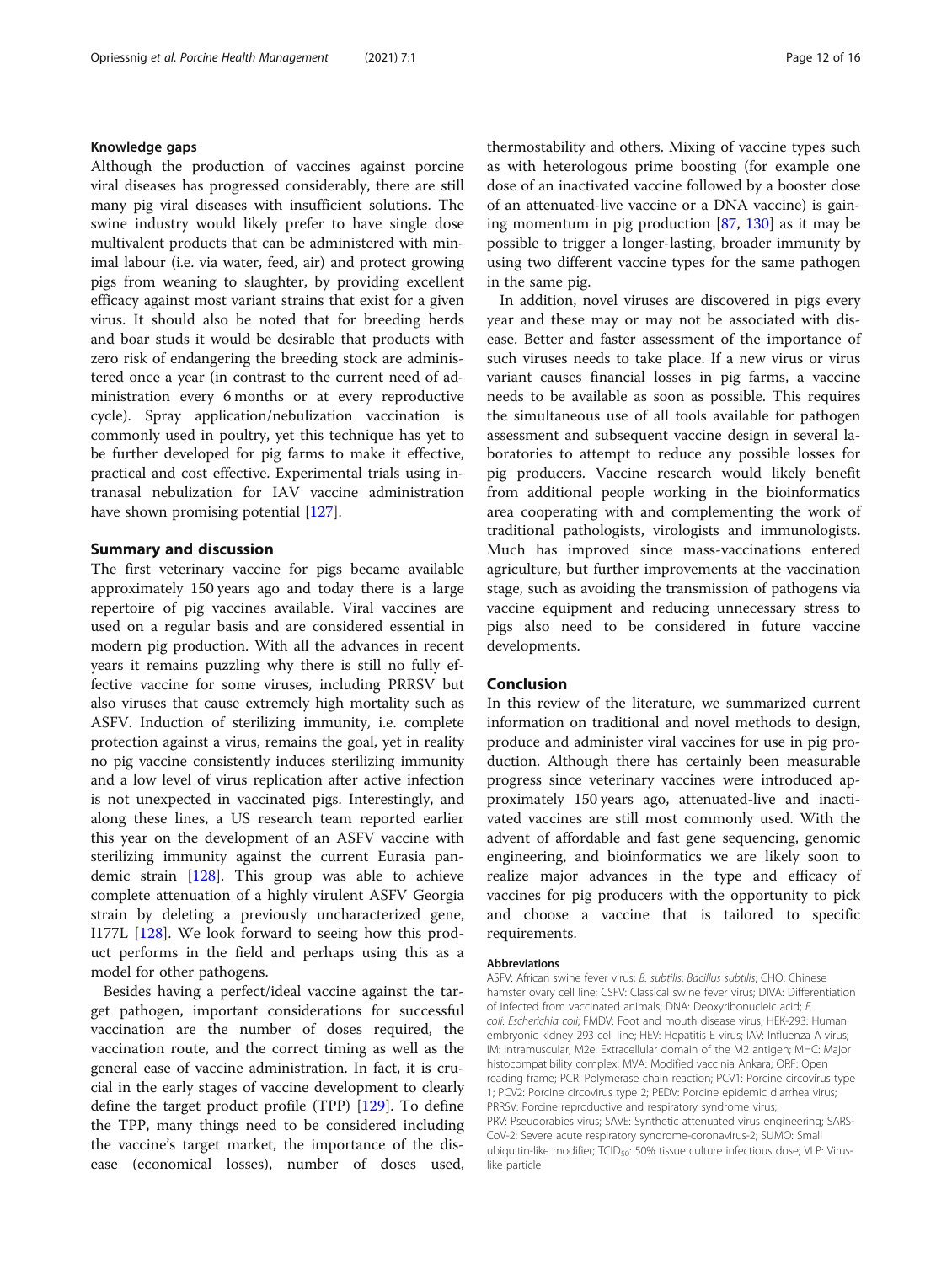#### <span id="page-12-0"></span>Acknowledgements

Not applicable.

#### Authors' contributions

TO drafted the article and AAM, AKK and PH contributed to it. All authors read and approved the final manuscript.

#### Funding

TO acknowledges the Biotechnology and Biological Sciences Research Council (BBSRC) for support of the Roslin Institute Strategic Programme Control of Infectious Diseases (BBS/E/D/20002173 and BBS/E/D/20002174).

#### Availability of data and materials

Not applicable. No data or materials were generated for this article.

#### Ethics approval and consent to participate

This article does not contain any studies with human participants or animals performed by the authors.

#### Consent for publication

All authors gave their consent for publication.

#### Competing interests

The authors declare that they have no competing interests.

#### Author details

<sup>1</sup>The Roslin Institute and The Royal (Dick) School of Veterinary Studies, University of Edinburgh, Midlothian, UK. <sup>2</sup>Department of Veterinary Diagnostic and Production Animal Medicine, College of Veterinary Medicine, lowa State University, Ames, Iowa, USA. <sup>3</sup>Vaccine Research Centre-Viral Vaccines, Centre for Animal Health Studies, Tamil Nadu Veterinary and Animal Sciences University, Chennai, India.

#### Received: 16 October 2020 Accepted: 27 November 2020 Published online: 04 January 2021

#### References

- 1. Burton DR. What Are the Most Powerful Immunogen Design Vaccine Strategies? Reverse Vaccinology 2.0 Shows Great Promise. Cold Spring Harb Perspect Biol. 2017;9(11):a030262.
- 2. Needham J. China and the origins of immunology. Eastern Horizon. 1980;19: 6–12.
- 3. Boylston A. The origins of inoculation. J R Soc Med. 2012;105:309–13.
- 4. Jenner E. History of the inoculation of the cow-pox: further observations on the variolæ vaccinæ, or cow-pox. Med Phys J 1799;1:313–318.
- 5. McVey S, Shi J. Vaccines in veterinary medicine: a brief review of history and technology. Vet Clin North Am Small Anim Pract. 2010;40:381–92.
- 6. Pasteur L, Thuillier L. La vaccination du rouget des porcs à l'aide due virus mortel atténué de cete maladie. C R Acad Sci. 1883;95:1163–71.
- 7. Waldmann D, Kobe K, Pyl G. Die aktive Immunisierung des Rindes gegen Maul und Klauenseuche. Zbl Bact I Orig. 1937;138:401–12.
- Read AF, Baigent SJ, Powers C, Kgosana LB, Blackwell L, Smith LP, et al. Imperfect vaccination can enhance the transmission of highly virulent pathogens. PLoS Biol. 2015;13:e1002198.
- 9. Delamater PL, Street EJ, Leslie TF, Yang YT, Jacobsen KH. Complexity of the basic reproduction number (R(0)). Emerg Infect Dis. 2019;25:1–4.
- 10. Collins JE, Benfield DA, Christianson WT, Harris L, Hennings JC, Shaw P, et al. Isolation of swine infertility and respiratory syndrome virus (isolate ATCC VR-2332) in North America and experimental reproduction of the disease in gnotobiotic pigs. J Vet Diagn Investig. 1992;4:117–26.
- 11. Renukaradhya GJ, Meng X-J, Calvert JG, Roof M, Lager KM. Live porcine reproductive and respiratory syndrome virus vaccines: current status and future direction. Vaccine. 2015;33:4069–80.
- 12. Foerster T, Streck AF, Speck S, Selbitz H-J, Lindner T, Truyen U. An inactivated whole-virus porcine parvovirus vaccine protects pigs against disease but does not prevent virus shedding even after homologous virus challenge. J Gen Virol. 2016;97:1408–13.
- 13. Mengeling WL, Cutlip RC. Reproductive disease experimentally induced by exposing pregnant gilts to porcine parvovirus. Am J Vet Res. 1976; 37:1393–400.
- 14. Zimmermann P, Ritzmann M, Selbitz H-J, Heinritzi K, Truyen U. VP1 sequences of German porcine parvovirus isolates define two genetic lineages. J Gen Virol. 2006;87:295–301.
- 15. Hammer SE, Ho CS, Ando A, Rogel-Gaillard C, Charles M, Tector M, et al. Importance of the major histocompatibility complex (swine leukocyte antigen) in swine health and biomedical research. Annu Rev Anim Biosci. 2020;8:171–98.
- 16. Poland GA, Ovsyannikova IG, Kennedy RB. Personalized vaccinology: a review. Vaccine. 2018;36:5350–7.
- 17. Poland GA, Ovsyannikova IG, Jacobson RM. Personalized vaccines: the emerging field of vaccinomics. Expert Opin Biol Ther. 2008;8:1659–67.
- 18. Lauer KB, Borrow R, Blanchard TJ. Multivalent and multipathogen viral vector vaccines. Clin Vaccine Immunol. 2017;24(1):e00298–16.
- 19. Balka G, Podgórska K, Brar MS, Bálint Á, Cadar D, Celer V, et al. Genetic diversity of PRRSV 1 in Central Eastern Europe in 1994-2014: origin and evolution of the virus in the region. Sci Rep. 2018;8:7811.
- 20. Kuhn JH, Lauck M, Bailey AL, Shchetinin AM, Vishnevskaya TV, Bào Y, et al. Reorganization and expansion of the nidoviral family Arteriviridae. Arch Virol. 2016;161:755–68.
- 21. Savard C, Alvarez F, Provost C, Chorfi Y, D'Allaire S, Benoit-Biancamano MO, et al. Efficacy of Fostera PRRS modified live virus vaccine against a Canadian heterologous virulent field strain of porcine reproductive and respiratory syndrome virus. Can J Vet Res. 2016;80:1–11.
- 22. Opriessnig T, Pallares FJ, Nilubol D, Vincent AL, Thacker EL, Vaughn EM, et al. Genomic homology of ORF 5 gene sequence between modified live vaccine virus and porcine reproductive and respiratory syndrome virus challenge isolates is not predictive of vaccine efficacy. J Swine Health Prod. 2005;13:246–53.
- 23. Opriessnig T, Halbur PG, Yoon KJ, Pogranichniy RM, Harmon KM, Evans R, et al. Comparison of molecular and biological characteristics of a modified live porcine reproductive and respiratory syndrome virus (PRRSV) vaccine (ingelvac PRRS MLV), the parent strain of the vaccine (ATCC VR2332), ATCC VR2385, and two recent field isolates of PRRSV. J Virol. 2002;76:11837–44.
- 24. Nielsen HS, Oleksiewicz MB, Forsberg R, Stadejek T, Bøtner A, Storgaard T. Reversion of a live porcine reproductive and respiratory syndrome virus vaccine investigated by parallel mutations. J Gen Virol. 2001;82:1263–72.
- 25. Kvisgaard LK, Kristensen CS, Ryt-Hansen P, Pedersen K, Stadejek T, Trebbien R, Andresen LO, Larsen LE. A recombination between two type 1 porcine reproductive and respiratory syndrome virus (PRRSV-1) vaccine strains has caused severe outbreaks in Danish pigs. Transbound Emerg Dis. 2020;67(5): 1786–96.
- 26. Kaiser TJ, Smiley RA, Fergen B, Eichmeyer M, Genzow M. Influenza A virus shedding reduction observed at 12 weeks post-vaccination when newborn pigs are administered live-attenuated influenza virus vaccine. Influenza Other Respir Viruses. 2019;13:274–8.
- 27. Sharma A, Zeller MA, Li G, Harmon KM, Zhang J, Hoang H, et al. Detection of live attenuated influenza vaccine virus and evidence of reassortment in the U.S. swine population. J Vet Diagn Investig. 2020;32:301–11.
- 28. Mueller S, Coleman JR, Papamichail D, Ward CB, Nimnual A, Futcher B, et al. Live attenuated influenza virus vaccines by computer-aided rational design. Nat Biotechnol. 2010;28:723–6.
- 29. Ni YY, Zhao Z, Opriessnig T, Subramaniam S, Zhou L, Cao D, et al. Computer-aided codon-pairs deoptimization of the major envelope GP5 gene attenuates porcine reproductive and respiratory syndrome virus. Virology. 2014;450–451:132–9.
- 30. Evenson D, Gerber PF, Xiao CT, Halbur PG, Wang C, Tian D, et al. A porcine reproductive and respiratory syndrome virus candidate vaccine based on the synthetic attenuated virus engineering approach is attenuated and effective in protecting against homologous virus challenge. Vaccine. 2016; 34:5546–53.
- 31. Loving CL, Lager KM, Vincent AL, Brockmeier SL, Gauger PC, Anderson TK, et al. Efficacy in pigs of inactivated and live attenuated influenza virus vaccines against infection and transmission of an emerging H3N2 similar to the 2011-2012 H3N2v. J Virol. 2013;87:9895–903.
- 32. Jilani TN, Jamil RT, Siddiqui AH. H1N1 Influenza (Swine Flu). StatPearls. Treasure Island: StatPearls Publishing Copyright © 2020, StatPearls Publishing LLC; 2020.
- 33. Allan GM, Ellis JA. Porcine circoviruses: a review. J Vet Diagn Investig. 2000;12:3–14.
- 34. Fenaux M, Halbur PG, Haqshenas G, Royer R, Thomas P, Nawagitgul P, et al. Cloned genomic DNA of type 2 porcine circovirus is infectious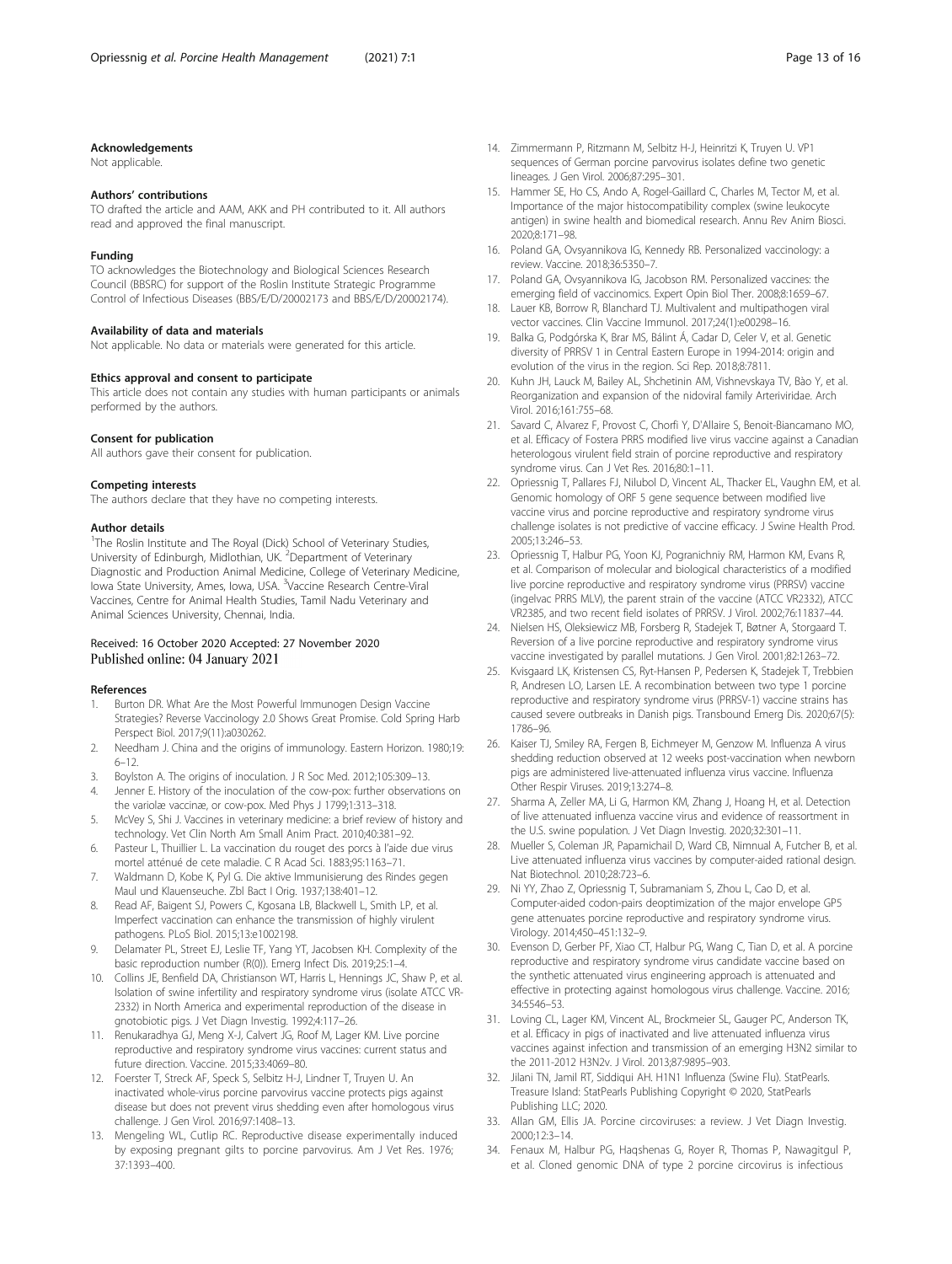<span id="page-13-0"></span>when injected directly into the liver and lymph nodes of pigs: characterization of clinical disease, virus distribution, and pathologic lesions. J Virol. 2002;76:541–51.

- 35. Fenaux M, Opriessnig T, Halbur PG, Elvinger F, Meng XJ. A chimeric porcine circovirus (PCV) with the immunogenic capsid gene of the pathogenic PCV type 2 (PCV2) cloned into the genomic backbone of the nonpathogenic PCV1 induces protective immunity against PCV2 infection in pigs. J Virol. 2004;78:6297–303.
- 36. Hemann M, Beach NM, Meng XJ, Halbur PG, Opriessnig T. Vaccination with inactivated or live-attenuated chimeric PCV1-2 results in decreased viremia in challenge-exposed pigs and may reduce transmission of PCV2. Vet Microbiol. 2012;158:180–6.
- 37. Hemann M, Beach NM, Meng XJ, Wang C, Halbur PG, Opriessnig T. A liveattenuated and an inactivated chimeric porcine circovirus (PCV)1-2 vaccine are both effective at inducing a humoral immune response and reducing PCV2 viremia and intrauterine infection in female swine of breeding age. Can J Vet Res. 2014;78:8–16.
- 38. Xiao CT, Halbur PG, Opriessnig T. Global molecular genetic analysis of porcine circovirus type 2 (PCV2) sequences confirms the presence of four main PCV2 genotypes and reveals a rapid increase of PCV2d. J Gen Virol. 2015;96:1830–41.
- 39. Matzinger SR, Opriessnig T, Xiao CT, Catanzaro N, Beach NM, Slade DE, et al. A chimeric virus created by DNA shuffling of the capsid genes of different subtypes of porcine circovirus type 2 (PCV2) in the backbone of the nonpathogenic PCV1 induces protective immunity against the predominant PCV2b and the emerging PCV2d in pigs. Virol J. 2016;498:82–93.
- 40. Tian D, Cao D, Lynn Heffron C, Yugo DM, Rogers AJ, Overend C, et al. Enhancing heterologous protection in pigs vaccinated with chimeric porcine reproductive and respiratory syndrome virus containing the fulllength sequences of shuffled structural genes of multiple heterologous strains. Vaccine. 2017;35:2427–34.
- 41. Metz B, van den Dobbelsteen G, van Els C, van der Gun J, Levels L, van der Pol L, et al. Quality-control issues and approaches in vaccine development. Expert Rev Vaccines. 2009;8:227–38.
- 42. Selas Castiñeiras T, Williams SG, Hitchcock AG, Smith DC. E coli strain engineering for the production of advanced biopharmaceutical products. FEMS Microbiol Lett. 2018;365:15.
- 43. Li Y, Wang Y, Cheng J, Zhou X, Lu H, Zhang X, et al. Generation and immunogenicity assessment of ELPylated virus-like particles of porcine circovirus type 2. Virol J. 2020;17:72.
- 44. Aguilera BE, Chávez-Calvillo G, Elizondo-Quiroga D, Jimenez-García MN, Carrillo-Tripp M, Silva-Rosales L, et al. Porcine circovirus type 2 protective epitope densely carried by chimeric papaya ringspot virus-like particles expressed in Escherichia coli as a cost-effective vaccine manufacture alternative. Biotechnol Appl Biochem. 2017;64:406–14.
- 45. Wu PC, Chen TY, Chi JN, Chien MS, Huang C. Efficient expression and purification of porcine circovirus type 2 virus-like particles in Escherichia coli. J Biotechnol. 2016;220:78–85.
- 46. Elizondo-Quiroga D, Zapata-Cuellar L, Uribe-Flores JA, Gaona-Bernal J, Camacho-Villegas TA, Manuel-Cabrera CA, et al. An Escherichia coliexpressed porcine reproductive and respiratory syndrome virus chimeric protein induces a specific immunoglobulin G response in immunized piglets. Viral Immunol. 2019;32:370–82.
- 47. Zhang S, Mou C, Cao Y, Zhang E, Yang Q. Immune response in piglets orally immunized with recombinant Bacillus subtilis expressing the capsid protein of porcine circovirus type 2. Cell Commun Signal. 2020;18:23.
- Wang J, Huang L, Mou C, Zhang E, Wang Y, Cao Y, Yang Q. Mucosal immune responses induced by oral administration recombinant Bacillus subtilis expressing the COE antigen of PEDV in newborn piglets. Biosci Rep. 2019;39(3): BSR20182028.
- 49. Amuguni H, Tzipori S. Bacillus subtilis: a temperature resistant and needle free delivery system of immunogens. Hum Vaccin Immunother. 2012;8:979–86.
- 50. Wang X, Wang Z, Xu H, Xiang B, Dang R, Yang Z. Orally administrated whole yeast vaccine against porcine epidemic diarrhea virus induced high levels of IgA response in mice and piglets. Viral Immunol. 2016;29:526–31.
- 51. Cerriteño-Sánchez JL, Santos-López G, Rosas-Murrieta NH, Reyes-Leyva J, Cuevas-Romero S, Herrera-Camacho I. Production of an enzymatically active and immunogenic form of ectodomain of porcine rubulavirus hemagglutinin-neuraminidase in the yeast Pichia pastoris. J Biotechnol. 2016;223:52–61.
- 52. Legastelois I, Buffin S, Peubez I, Mignon C, Sodoyer R, Werle B. Nonconventional expression systems for the production of vaccine proteins and immunotherapeutic molecules. Hum Vaccin Immunother. 2017;13:947–61.
- 53. Makadiya N, Brownlie R, van den Hurk J, Berube N, Allan B, Gerdts V, et al. S1 domain of the porcine epidemic diarrhea virus spike protein as a vaccine antigen. Virol J. 2016;13:57.
- 54. Lorenzo E, Méndez L, Rodríguez E, Gonzalez N, Cabrera G, Pérez C, et al. Plasticity of the HEK-293 cells, related to the culture media, as platform to produce a subunit vaccine against classical swine fever virus. AMB Express. 2019;9:139.
- 55. Li J, Li X, Ma H, Ren X, Hao G, Zhang H, et al. Efficient mucosal vaccination of a novel classical swine fever virus E2-Fc fusion protein mediated by neonatal Fc receptor. Vaccine. 2020;38:4574–83.
- 56. Zhang T, Liu Y, Chen Y, Wang A, Feng H, Wei Q, et al. A single dose glycoprotein D-based subunit vaccine against pseudorabies virus infection. Vaccine. 2020;38:6153–61.
- 57. Yang Z, Hu Y, Yuan P, Yang Y, Wang K, Xie LY, et al. Construction of a recombinant baculovirus expressing swine hepatitis E virus ORF2 and preliminary research on its immune effect. Pol J Vet Sci. 2018;21:47–54.
- 58. Zhang H, Li X, Peng G, Tang C, Zhu S, Qian S, et al. Glycoprotein E2 of classical swine fever virus expressed by baculovirus induces the protective immune responses in rabbits. Vaccine. 2014;32:6607–13.
- 59. Laughlin RC, Madera R, Peres Y, Berquist BR, Wang L, Buist S, et al. Plantmade E2 glycoprotein single-dose vaccine protects pigs against classical swine fever. Plant Biotechnol J. 2019;17:410–20.
- 60. Park Y, Lee S, Kang H, Park M, Min K, Kim NH, et al. A classical swine fever virus E2 fusion protein produced in plants elicits a neutralizing humoral immune response in mice and pigs. Biotechnol Lett. 2020;42:1247–61.
- 61. Kolotilin I, Kaldis A, Devriendt B, Joensuu J, Cox E, Menassa R. Production of a subunit vaccine candidate against porcine post-weaning diarrhea in highbiomass transplastomic tobacco. PLoS One. 2012;7:e42405.
- 62. Chan HT, Chia MY, Pang VF, Jeng CR, Do YY, Huang PL. Oral immunogenicity of porcine reproductive and respiratory syndrome virus antigen expressed in transgenic banana. Plant Biotechnol J. 2013;11:315–24.
- 63. Chia MY, Hsiao SH, Chan HT, Do YY, Huang PL, Chang HW, et al. Evaluation of the immunogenicity of a transgenic tobacco plant expressing the recombinant fusion protein of GP5 of porcine reproductive and respiratory syndrome virus and B subunit of Escherichia coli heat-labile enterotoxin in pigs. Vet Immunol Immunopathol. 2011;140:215–25.
- 64. Chen X, Liu J. Generation and immunogenicity of transgenic potato expressing the GP5 protein of porcine reproductive and respiratory syndrome virus. J Virol Methods. 2011;173:153–8.
- 65. Dyck MK, Lacroix D, Pothier F, Sirard MA. Making recombinant proteins in animals--different systems, different applications. Trends Biotechnol. 2003;21:394–9.
- 66. Harmsen MM, Fijten HP, Engel B, Dekker A, Eblé PL. Passive immunization with llama single-domain antibody fragments reduces foot-and-mouth disease transmission between pigs. Vaccine. 2009;27:1904–11.
- 67. Domingo-Espín J, Unzueta U, Saccardo P, Rodríguez-Carmona E, Corchero JL, Vázquez E, Ferrer-Miralles N. Engineered biological entities for drug delivery and gene therapy protein nanoparticles. Prog Mol Biol Transl Sci. 2011;104:247–98.
- 68. Roldão A, Silva AC, Mellado MCM, Alves PM, MJT C. 1.47 Viruses and viruslike particles in biotechnology: fundamentals and applications. In: Moo-Young M, editor. Comprehensive biotechnology. 2nd ed. Burlington: Academic Press; 2011. p. 625–49.
- 69. Wu PC, Lin WL, Wu CM, Chi JN, Chien MS, Huang C. Characterization of porcine circovirus type 2 (PCV2) capsid particle assembly and its application to virus-like particle vaccine development. Appl Microbiol Biotechnol. 2012; 95:1501–7.
- 70. He Q, Cao Z, Wang P, Lu Q, Zheng H, Sun J. Efficient application of a baculovirus-silkworm larvae expression system for obtaining porcine circovirus type 2 virus-like particles for a vaccine. Arch Virol. 2020;165: 2301–9.
- 71. Duan J, Yang D, Chen L, Yu Y, Zhou J, Lu H. Efficient production of porcine circovirus virus-like particles using the nonconventional yeast Kluyveromyces marxianus. Appl Microbiol Biotechnol. 2019;103:833–42.
- 72. Guo HC, Sun SQ, Jin Y, Yang SL, Wei YQ, Sun DH, et al. Foot-and-mouth disease virus-like particles produced by a SUMO fusion protein system in Escherichia coli induce potent protective immune responses in guinea pigs, swine and cattle. Vet Res. 2013;44:48.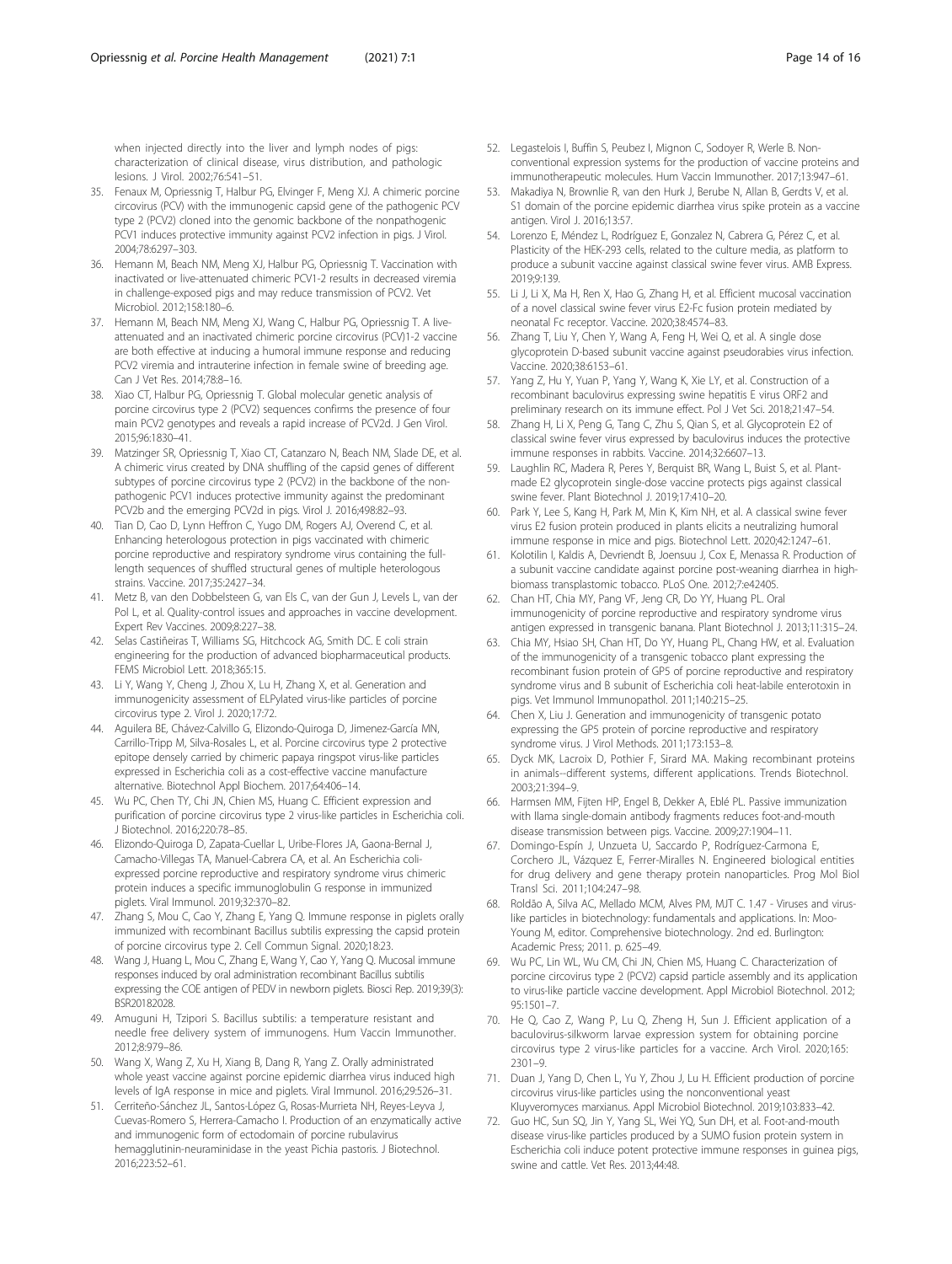- <span id="page-14-0"></span>73. Zhang Y, Wang Z, Zhan Y, Gong Q, Yu W, Deng Z, et al. Generation of E. coli-derived virus-like particles of porcine circovirus type 2 and their use in an indirect IgG enzyme-linked immunosorbent assay. Arch Virol. 2016;161:1485–91.
- 74. Xi X, Mo X, Xiao Y, Yin B, Lv C, Wang Y, et al. Production of Escherichia colibased virus-like particle vaccine against porcine circovirus type 2 challenge in piglets: structure characterization and protective efficacy validation. J Biotechnol. 2016;223:8–12.
- 75. Murthy AM, Ni Y, Meng X, Zhang C. Production and evaluation of virus-like particles displaying immunogenic epitopes of porcine reproductive and respiratory syndrome virus (PRRSV). Int J Mol Sci. 2015;16:8382–96.
- 76. Tian D, Sooryanarain H, Matzinger SR, Gauger PC, Karuppannan AK, Elankumaran S, et al. Protective efficacy of a virus-vectored multicomponent vaccine against porcine reproductive and respiratory syndrome virus, porcine circovirus type 2 and swine influenza virus. J Gen Virol. 2017;98:3026–36.
- 77. Dudek T, Knipe DM. Replication-defective viruses as vaccines and vaccine vectors. Virology. 2006;344:230–9.
- 78. Antoine G, Scheiflinger F, Dorner F, Falkner FG. The complete genomic sequence of the modified vaccinia Ankara strain: comparison with other orthopoxviruses. Virology. 1998;244:365–96.
- 79. Lopera-Madrid J, Osorio JE, He Y, Xiang Z, Adams LG, Laughlin RC, et al. Safety and immunogenicity of mammalian cell derived and modified Vaccinia Ankara vectored African swine fever subunit antigens in swine. Vet Immunol Immunopathol. 2017;185:20–33.
- 80. Xie C, Ha Z, Sun W, Nan F, Zhang P, Han J, et al. Construction and immunological evaluation of recombinant adenovirus vaccines coexpressing GP3 and GP5 of EU-type porcine reproductive and respiratory syndrome virus in pigs. J Vet Med Sci. 2019;81:1879–86.
- 81. Do VT, Jang J, Park J, Dao HT, Kim K, Hahn TW. Recombinant adenovirus carrying a core neutralizing epitope of porcine epidemic diarrhea virus and heat-labile enterotoxin B of Escherichia coli as a mucosal vaccine. Arch Virol. 2020;165:609–18.
- 82. Tian D, Subramaniam S, Heffron CL, Mahsoub HM, Sooryanarain H, Wang B, Cao QM, Hassebroek A, LeRoith T, Foss DL, Calvert JG, Meng XJ. Construction and efficacy evaluation of novel swine leukocyte antigen (SLA) class I and class II allele-specific poly-T cell epitope vaccines against porcine reproductive and respiratory syndrome virus. J Gen Virol. 2020;101(11):1191–1201.
- 83. Lundstrom K. Alphavirus-based vaccines. Viruses. 2014;6:2392–415.
- 84. Opriessnig T, Gerber PF, Xiao CT, Mogler M, Halbur PG. A commercial vaccine based on PCV2a and an experimental vaccine based on a variant mPCV2b are both effective in protecting pigs against challenge with a 2013 U.S. variant mPCV2b strain. Vaccine. 2014;32:230–7.
- 85. Sandbulte MR, Spickler AR, Zaabel PK, Roth JA. Optimal use of vaccines for control of influenza A virus in swine. Vaccines (Basel). 2015;3:22–73.
- 86. Nandedkar TD. Nanovaccines: recent developments in vaccination. J Biosci. 2009;34:995–1003.
- 87. Hewitt JS, Karuppannan AK, Tan S, Gauger P, Halbur PG, Gerber PF, et al. A prime-boost concept using a T-cell epitope-driven DNA vaccine followed by a whole virus vaccine effectively protected pigs in the pandemic H1N1 pig challenge model. Vaccine. 2019;37:4302–9.
- 88. Cui J, O'Connell CM, Costa A, Pan Y, Smyth JA, Verardi PH, et al. A PRRSV GP5-mosaic vaccine: protection of pigs from challenge and ex vivo detection of IFNγ responses against several genotype 2 strains. PLoS One. 2019;14:e0208801.
- 89. Sisteré-Oró M, López-Serrano S, Veljkovic V, Pina-Pedrero S, Vergara-Alert J, Córdoba L, et al. DNA vaccine based on conserved HA-peptides induces strong immune response and rapidly clears influenza virus infection from vaccinated pigs. PLoS One. 2019;14:e0222201.
- 90. Tombácz I, Weissman D, Pardi N. Vaccination with messenger RNA: a promising alternative to DNA vaccination. Methods Mol Biol. (Clifton, NJ). 2021;2197:13–31.
- 91. Schnee M, Vogel AB, Voss D, Petsch B, Baumhof P, Kramps T, et al. An mRNA vaccine encoding rabies virus glycoprotein induces protection against lethal infection in mice and correlates of protection in adult and newborn pigs. PLoS Negl Trop Dis. 2016;10:e0004746.
- 92. Jackson LA, Anderson EJ, Rouphael NG, Roberts PC, Makhene M, Coler RN, McCullough MP, Chappell JD, Denison MR, Stevens LJ, Pruijssers AJ, McDermott A, Flach B, Doria-Rose NA, Corbett KS, Morabito KM, O'Dell S, Schmidt SD, Swanson PA, Padilla M, Mascola JR, Neuzil KM, Bennett H, Sun W, Peters E, Makowski M, Albert J, Cross K, Buchanan W, Pikaart-Tautges R,

Ledgerwood JE, Graham BS, Beigel JH. An mRNA Vaccine against SARS-CoV-2 — Preliminary Report. New England J Med. 2020;383(20):1920-31.

- 93. Krammer F. SARS-CoV-2 vaccines in development. Nat. 2020;586(7830): 516–27.
- 94. van Oirschot JT. Diva vaccines that reduce virus transmission. J Biotechnol. 1999;73:195–205.
- 95. Mettenleiter TC, Lukàcs N, Rziha HJ. Pseudorabies virus avirulent strains fail to express a major glycoprotein. J Virol. 1985;56:307–11.
- 96. van Oirschot JT, Rziha HJ, Moonen PJ, Pol JM, van Zaane D. Differentiation of serum antibodies from pigs vaccinated or infected with Aujeszky's disease virus by a competitive enzyme immunoassay. J Gen Virol. 1986;67(Pt 6):1179–82.
- 97. Freuling CM, Müller TF, Mettenleiter TC. Vaccines against pseudorabies virus (PrV). Vet Microbiol. 2017;206:3–9.
- 98. Blome S, Wernike K, Reimann I, König P, Moß C, Beer M. A decade of research into classical swine fever marker vaccine CP7\_E2alf (Suvaxyn(®) CSF marker): a review of vaccine properties. Vet Res. 2017;48:51.
- 99. Temple D, Escribano D, Jiménez M, Mainau E, Cerón JJ, Manteca X. Effect of the needle-free "intra dermal application of liquids" vaccination on the welfare of pregnant sows. Porc Health Manag. 2017;3:9.
- 100. Kunu W, Jiwakanon J, Porntrakulpipat S. A bread-based lyophilized C-strain CSF virus vaccine as an oral vaccine in pigs. Transbound Emerg Dis. 2019;66: 1597–601.
- 101. Ouyang K, Hiremath J, Binjawadagi B, Shyu DL, Dhakal S, Arcos J, et al. Comparative analysis of routes of immunization of a live porcine reproductive and respiratory syndrome virus (PRRSV) vaccine in a heterologous virus challenge study. Vet Res. 2016;47:45.
- 102. Sánchez-Cordón PJ, Chapman D, Jabbar T, Reis AL, Goatley L, Netherton CL, et al. Different routes and doses influence protection in pigs immunised with the naturally attenuated African swine fever virus isolate OURT88/3. Antivir Res. 2017;138:1–8.
- 103. Charerntantanakul W. Adjuvants for swine vaccines: Mechanisms of actions and adjuvant effects. Vaccine. 2020;38(43):6659–81.
- 104. Gill P. Nanocarriers, nanovaccines, and nanobacteria as nanobiotechnological concerns in modern vaccines. Sci Iran. 2013;20:1003–13.
- 105. Zielińska A, Carreiró F, Oliveira AM, Neves A, Pires B, Venkatesh DN, Durazzo A, Lucarini M, Eder P, Silva AM, Santini A, Souto EB. Polymeric nanoparticles: production, characterization, toxicology and ecotoxicology. Molecules. 2020; 25(16):3731.
- 106. Renu S, Feliciano-Ruiz N, Ghimire S, Han Y, Schrock J, Dhakal S, et al. Poly(I: C) augments inactivated influenza virus-chitosan nanovaccine induced cell mediated immune response in pigs vaccinated intranasally. Vet Microbiol. 2020;242:108611.
- 107. Ding P, Jin Q, Chen X, Yang S, Guo J, Xing G, et al. Nanovaccine confers dual protection against influenza A virus and porcine circovirus type 2. Int J Nanomedicine. 2019;14:7533–48.
- 108. Dhakal S, Ghimire S, Renu S, Ross KA, Lakshmanappa YS, Hogshead BT, et al. Evaluation of CpG-ODN-adjuvanted polyanhydride-based intranasal influenza nanovaccine in pigs. Vet Microbiol. 2019;237: 108401.
- 109. Renu S, Feliciano-Ruiz N, Lu F, Ghimire S, Han Y, Schrock J, Dhakal S, Patil V, Krakowka S, HogenEsch H, Renukaradhya GJ. A nanoparticlepoly(I:C) combination adjuvant enhances the breadth of the immune response to inactivated influenza virus vaccine in pigs. Vaccines (Basel). 2020;8(2):229.
- 110. Greenwood M, Yule GU. The statistics of anti-typhoid and anti-cholera inoculations, and the interpretation of such statistics in general. Proc R Soc Med. 1915;8:113–94.
- 111. Dahm R. Discovering DNA: Friedrich Miescher and the early years of nucleic acid research. Hum Genet. 2008;122:565–81.
- 112. Cohen SN. DNA cloning: a personal view after 40 years. Proc Natl Acad Sci U S A. 2013;110:15521–9.
- 113. Pizza M, Scarlato V, Masignani V, Giuliani MM, Aricò B, Comanducci M, et al. Identification of vaccine candidates against serogroup B meningococcus by whole-genome sequencing. Science (New York, NY). 2000;287:1816–20.
- 114. Moxon R, Reche PA, Rappuoli R. Editorial: Reverse vaccinology. Front Immunol. 2019;10:2776.
- 115. Baratelli M, Pedersen LE, Trebbien R, Larsen LE, Jungersen G, Blanco E, et al. Identification of cross-reacting T-cell epitopes in structural and non-